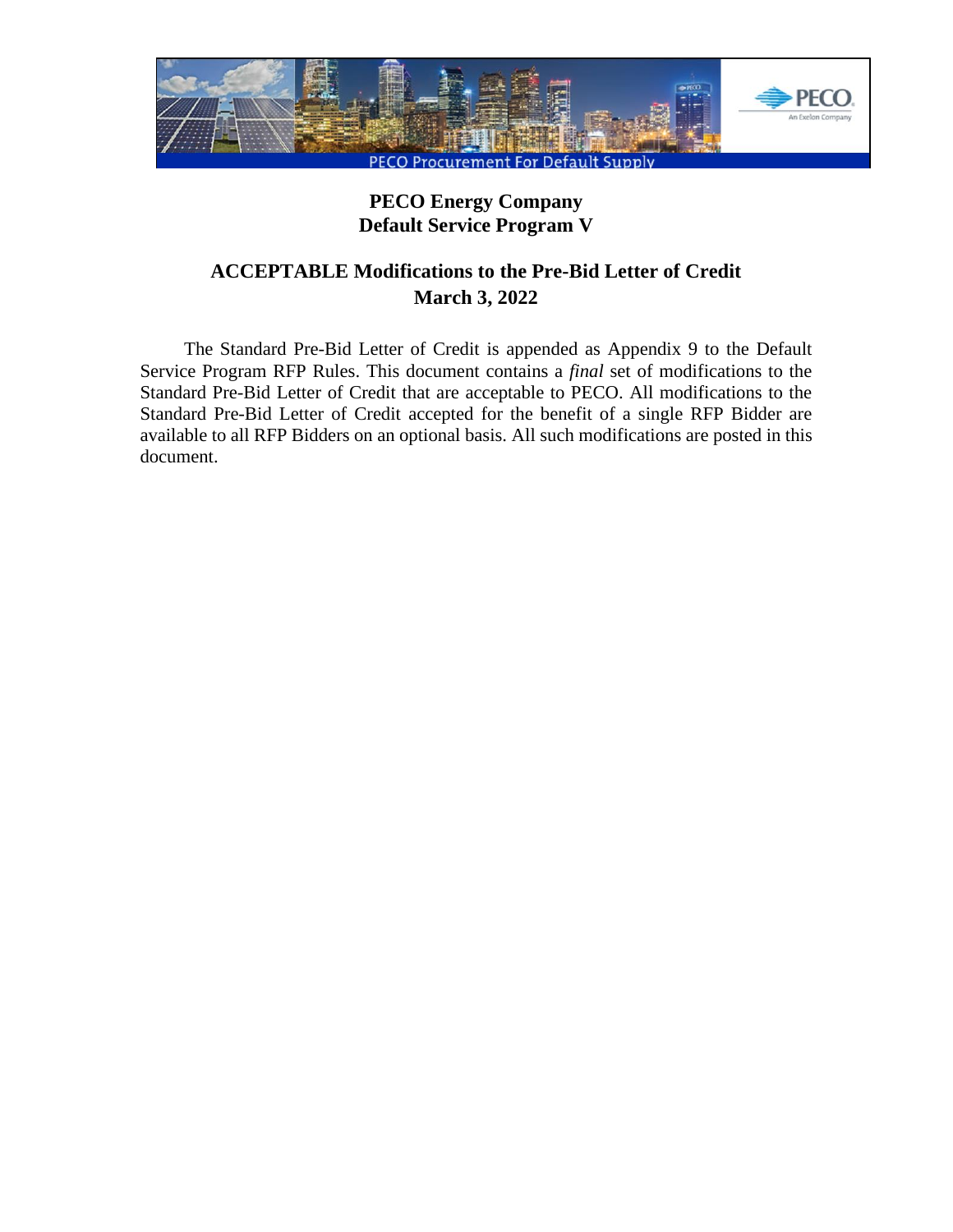| <b>Header - Original</b>                                                                                                                                          |
|-------------------------------------------------------------------------------------------------------------------------------------------------------------------|
| <b>IRREVOCABLE STANDBY LETTER OF CREDIT</b>                                                                                                                       |
| ("Date of Issuance")                                                                                                                                              |
| Letter of Credit No.                                                                                                                                              |
| Beneficiary:                                                                                                                                                      |
| PECO Energy Company ("PECO")<br>c/o NERA Economic Consulting ("NERA")<br><b>Independent Evaluator</b><br>PECO Default Service Program<br>PECOProcurement@nera.com |
| Applicant:                                                                                                                                                        |
| [Name of Applicant]<br>[Address]                                                                                                                                  |
| <b>Acceptable Modifications to Header</b>                                                                                                                         |

# 1. **IRREVOCABLE STANDBY LETTER OF CREDIT NO.**

\_\_\_\_\_\_\_\_\_\_\_\_\_\_\_\_\_\_\_\_\_\_\_\_\_\_\_ ("Date of Issuance")

Letter of Credit No.

Beneficiary:

PECO Energy Company ("PECO") c/o NERA Economic Consulting ("NERA") Independent Evaluator PECO Default Service Program PECOProcurement@nera.com

Applicant:

[Name of Applicant] [Address]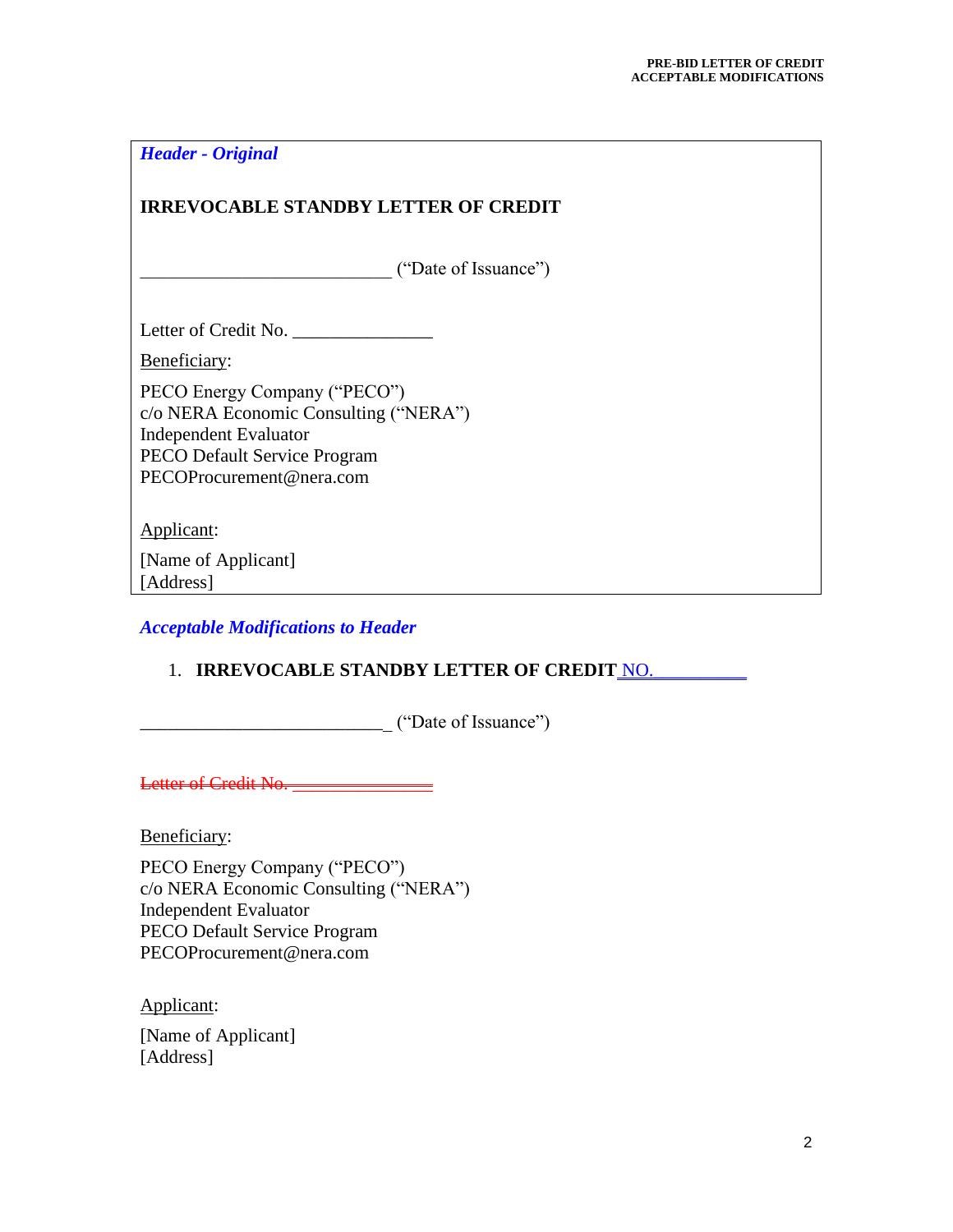# 2. **IRREVOCABLE STANDBY LETTER OF CREDIT**

\_\_\_\_\_\_\_\_\_\_\_\_\_\_\_\_\_\_\_\_\_\_\_\_\_\_\_ ("Date of Issuance")

Letter of Credit No.

Issuing Bank: [Bank Name] [Bank Address and Contact Information]

Beneficiary:

PECO Energy Company ("PECO") c/o NERA Economic Consulting ("NERA") Independent Evaluator PECO Default Service Program PECOProcurement@nera.com

Applicant:

[Name of Applicant] [Address]

# 3. **IRREVOCABLE STANDBY LETTER OF CREDIT**

\_\_\_\_\_\_\_\_\_\_\_\_\_\_\_\_\_\_\_\_\_\_\_\_\_\_\_ ("Date of Issuance")

Letter of Credit No. \_\_\_\_\_\_\_\_\_\_\_\_\_\_\_

Beneficiary:

PECO Energy Company ("PECO") c/o NERA Economic Consulting ("NERA") Independent Evaluator PECO Default Service Program PECOProcurement@nera.com

Applicant:

[Name of **Applicant**Bidder] [Address]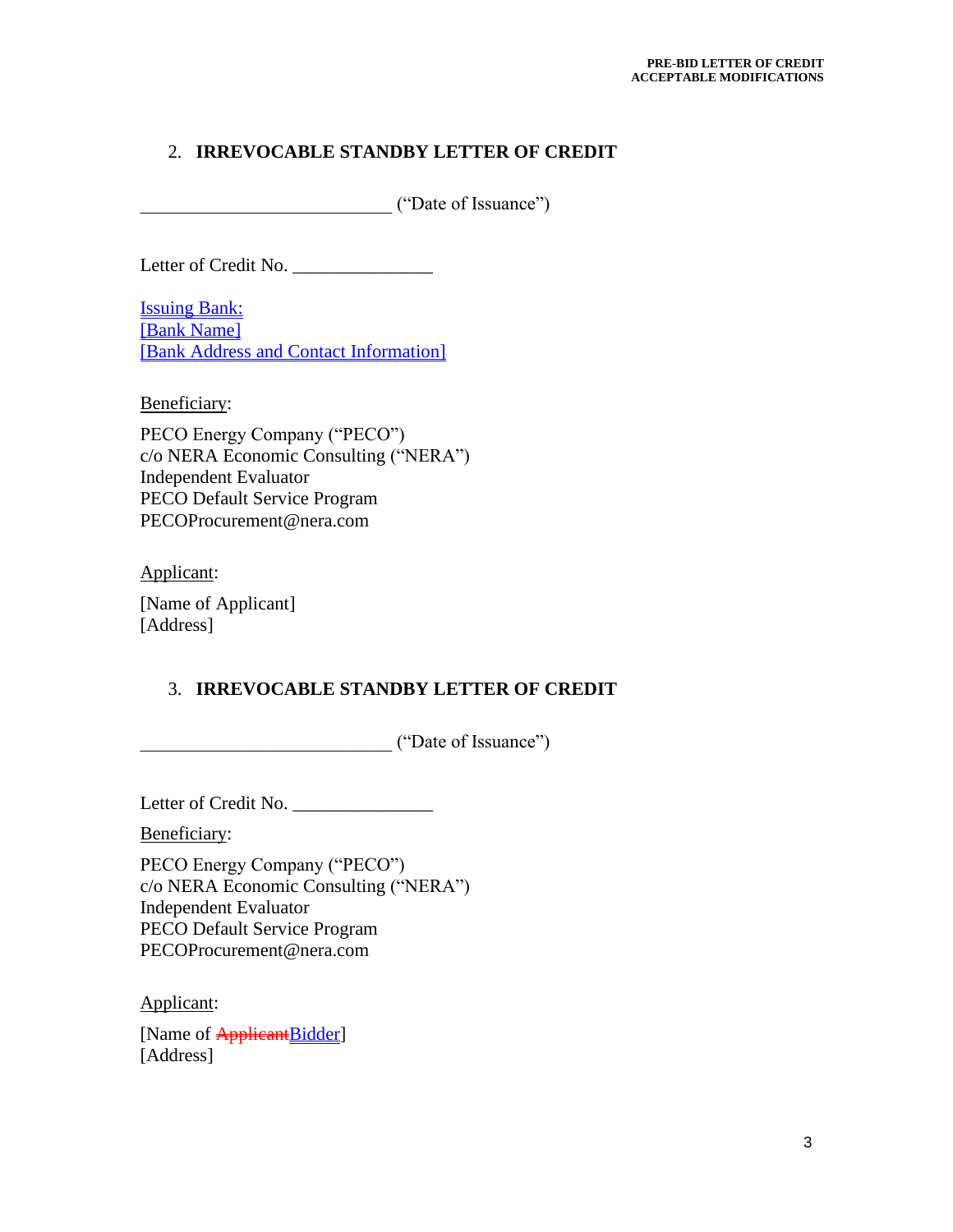# 4. **IRREVOCABLE STANDBY LETTER OF CREDIT**

\_\_\_\_\_\_\_\_\_\_\_\_\_\_\_\_\_\_\_\_\_\_\_\_\_\_\_ ("Date of Issuance")

Letter of Credit No.

Beneficiary:

PECO Energy Company ("PECO") c/o NERA Economic Consulting ("NERA") Independent Evaluator PECO Default Service Program Email: PECOProcurement@nera.com

Applicant:

[Name of Applicant] [Address]

# 5. **IRREVOCABLE STANDBY LETTER OF CREDIT**

\_\_\_\_\_\_\_\_\_\_\_\_\_\_\_\_\_\_\_\_\_\_\_\_\_\_\_ ("Date of Issuance")

Letter of Credit No. \_\_\_\_\_\_\_\_\_\_\_\_\_\_\_

Beneficiary:

PECO Energy Company ("PECO") c/o NERA Economic Consulting ("NERA") Independent Evaluator PECO Default Service Program PECOProcurement@nera.com

ApplicantThe Bidder:

[Name of **Applicant**Bidder] [Address]

*This modification is only acceptable if the Applicant is the Bidder.*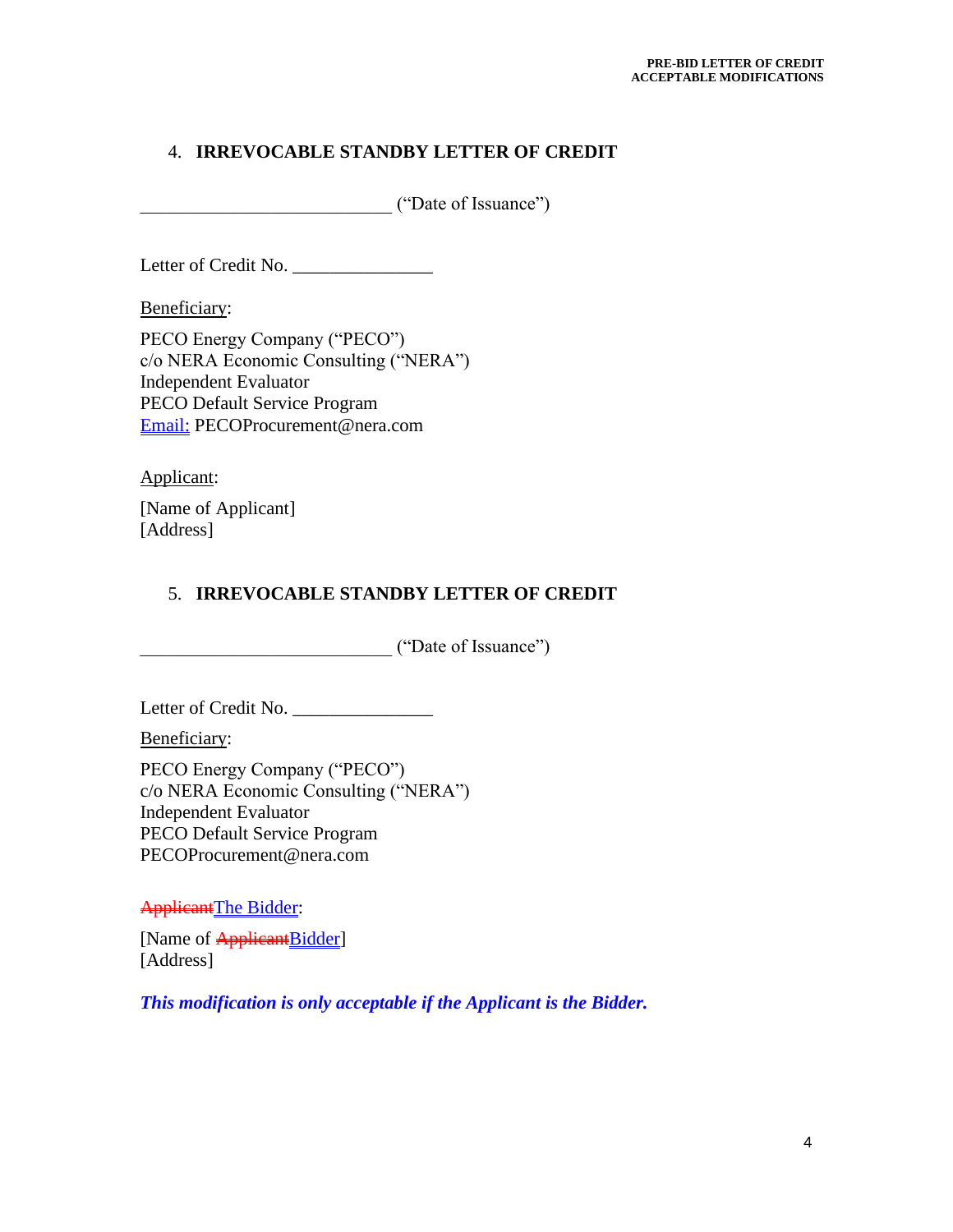# 6. **IRREVOCABLE STANDBY LETTER OF CREDIT**

\_\_\_\_\_\_\_\_\_\_\_\_\_\_\_\_\_\_\_\_\_\_\_\_\_\_\_ ("Date of Issuance")

Letter of Credit No. \_\_\_\_\_\_\_\_\_\_\_\_\_\_\_

Beneficiary:

PECO Energy Company ("PECO") 2301 Market Street Philadelphia, PA 19103 c/o NERA Economic Consulting ("NERA") Independent Evaluator PECO Default Service Program PECOProcurement@nera.com

Applicant:

[Name of Applicant] [Address]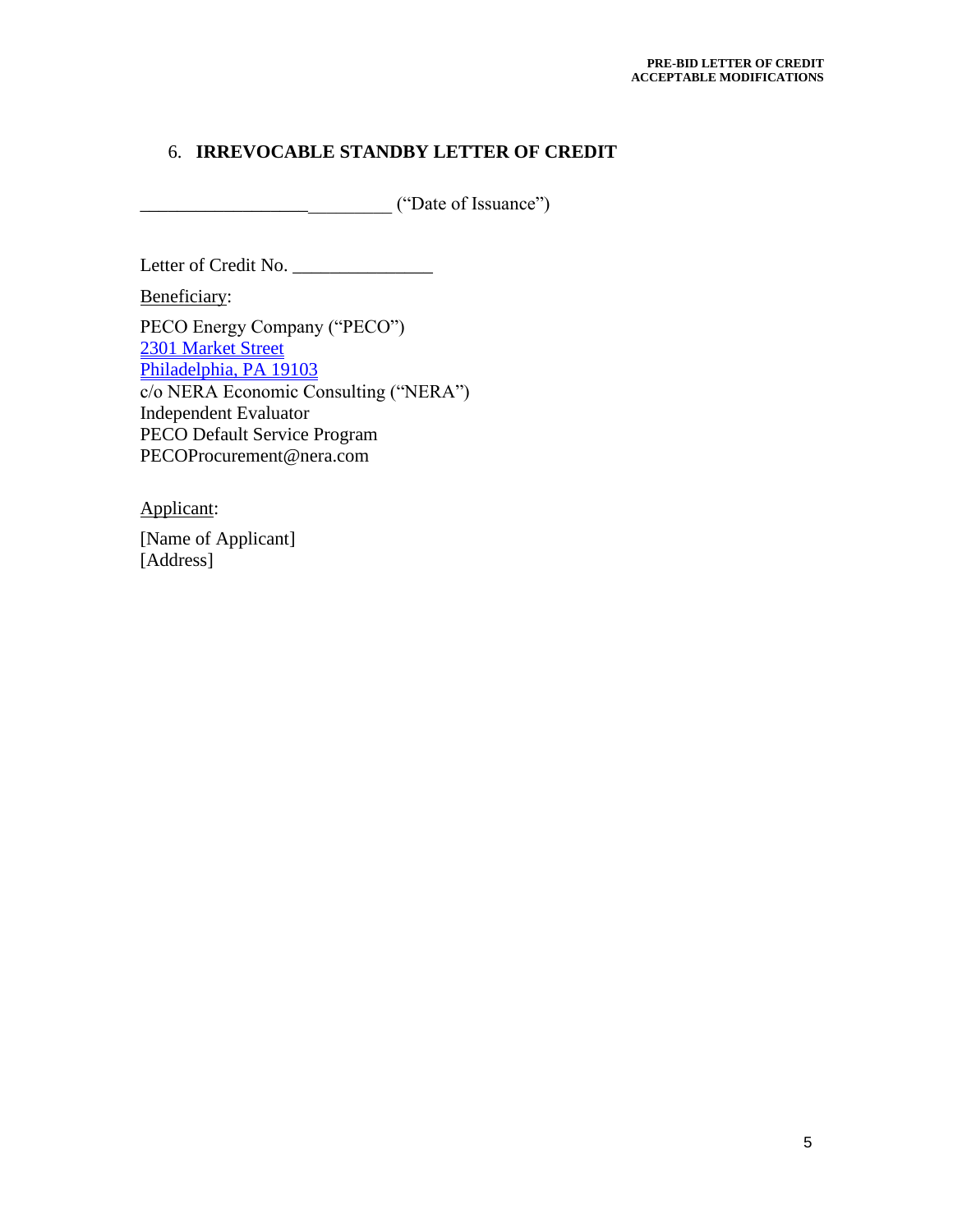#### *Paragraph 1 - Original*

1. We, (the "Issuing Bank"), hereby establish this Irrevocable Standby Letter of Credit (this "Letter of Credit") in your favor in the amount of USD \$\_\_\_\_\_\_\_\_\_\_\_\_\_\_\_\_, effective immediately and available to you at sight upon demand at our counters at [designate Issuing Bank's location for presentments] and expiring at 5:00 PM (New York, NY time<sup>1</sup>) on insert date no earlier than March 30, 2022] (the "Expiration Date"), unless terminated earlier in accordance with the provisions of Paragraph 9 hereof.

# *Acceptable Modifications to Paragraph 1*

1. We, (the "Issuing Bank"), hereby establish this Irrevocable Standby Letter of Credit (this "Letter of Credit") in your favor in the amount of USD \$\_\_\_\_\_\_\_\_\_\_\_\_\_\_\_\_, effective immediately and available to you at sight upon demand at our counters at \_\_\_\_\_\_\_\_\_\_\_\_\_\_\_\_[designate Issuing Bank's location for presentments] and expiring at 5:00 PM (New York, NYChicago, IL time<sup>1</sup>) on \_\_\_\_\_\_\_\_\_\_\_\_\_\_\_[insert date no earlier than March 30, 2022] (the "Expiration Date"), unless terminated earlier in accordance with the provisions of Paragraph 9 hereof.

*This first acceptable modification to Paragraph 1 is illustrative. It is acceptable to replace "New York, NY" with any City and/or State within the United States provided that this modification is also made to Paragraphs 5 and 9.* 

1. We, the "Issuing Bank"), hereby establish this Irrevocable Standby Letter of Credit (this "Letter of Credit") in your favor in the amount of USD \$\_\_\_\_\_\_\_\_\_\_\_\_\_\_\_\_, effective immediately and available to you at sight upon demand at our counters at [designate Issuing Bank's location for presentments] and expiring at 5:00 PM (New York, NY time Eastern Prevailing Time<sup>1</sup>) on [insert date no earlier than March 30, 2022] (the "Expiration Date"), unless terminated earlier in accordance with the provisions of Paragraph 9 hereof. *This second acceptable modification to Paragraph 1 is illustrative. It is acceptable to replace "New York, NY time" with any time zone within the United States (e.g. 'Eastern Prevailing Time', 'Central Prevailing Time' or 'Pacific Prevailing Time') provided that this modification is also made to Paragraphs 5 and 9.* 

<sup>&</sup>lt;sup>1</sup>If the issuer of the Letter of Credit is located in an area that is not in the Eastern Time zone, this time and all other times in this Letter of Credit, and the definition of a Business Day should be adjusted accordingly, here and in Paragraphs 5 and 9.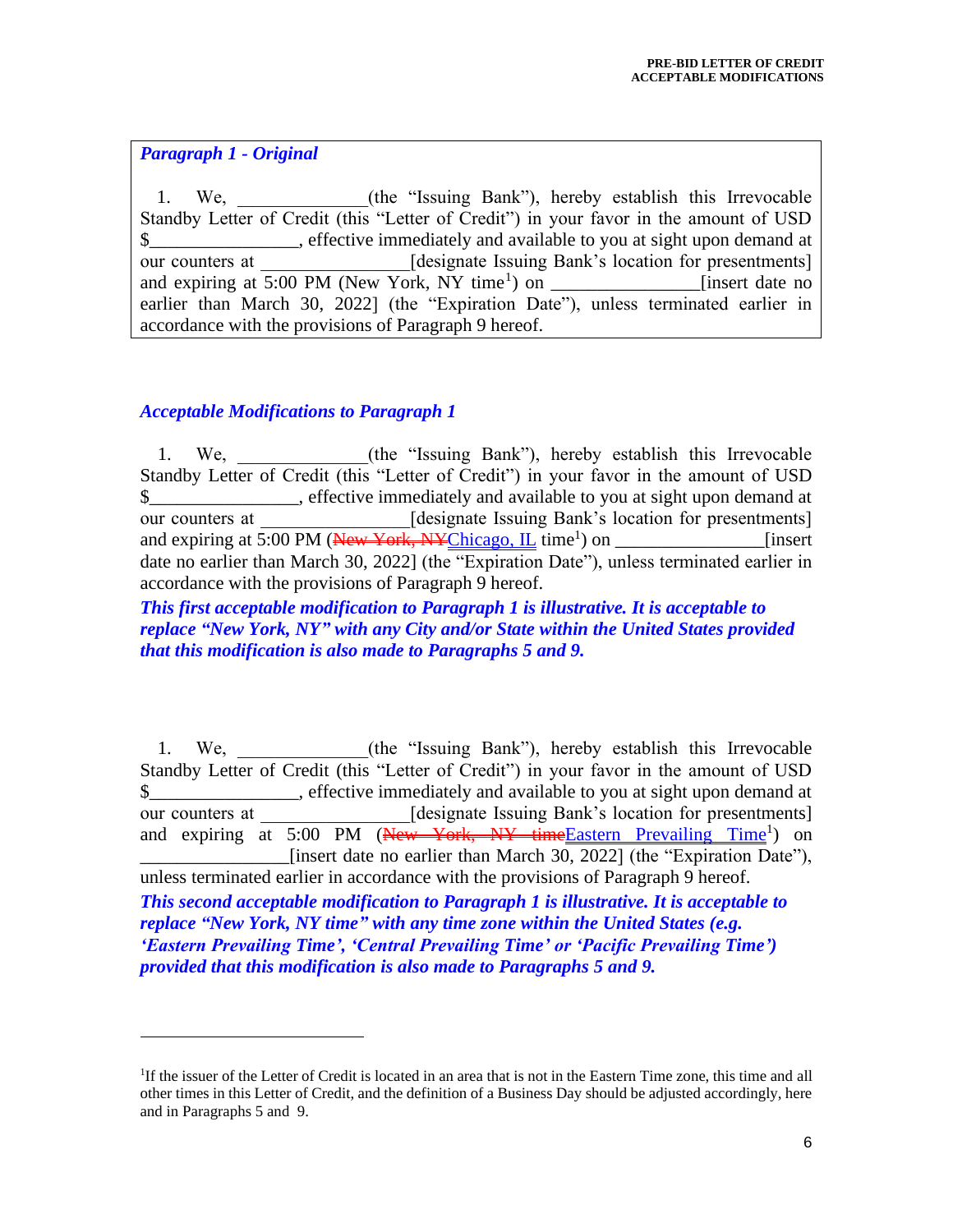1. We, (the "Issuing Bank"), hereby establish this Irrevocable Standby Letter of Credit (this "Letter of Credit") in your favor in the amount of USD \$ effective immediately and available to you at sight upon demand at our counters at  $[designate Isuing Bank's location for presentments]$ and expiring at 5:00 PM (New York, NY time<sup>1</sup>) on  $\frac{1}{\sqrt{1-\frac{1}{n}}}\$  [insert date no earlier than March 30, 2022] (the "Expiration Date") in accordance with the terms hereinafter set forth, unless terminated earlier in accordance with the provisions of Paragraph 9 hereof.

1. We, (the "Issuing Bank"), hereby establish this Irrevocable Standby Letter of Credit (this "Letter of Credit") in your favor in the maximum aggregate amount of USD \$\_\_\_\_\_\_\_\_\_\_\_\_\_\_\_\_, effective immediately and available to you at sight upon demand at our counters at  $\qquad \qquad$  [designate Issuing Bank's location for presentments] and expiring at 5:00 PM (New York, NY time<sup>1</sup>) ) on \_\_\_\_\_\_\_\_\_\_\_\_\_\_\_\_[insert date no earlier than March 30, 2022] (the "Expiration Date"), unless terminated earlier in accordance with the provisions of Paragraph 9 hereof.

1. We, \_\_\_\_\_\_\_\_\_\_\_\_\_\_(the "Issuing Bank"), hereby establish this Irrevocable Standby Letter of Credit (this "Letter of Credit") in your favor in the amount of USD \$\_\_\_\_\_\_\_\_\_\_\_\_\_\_\_\_, effective immediately and available to you at sight upon demand at our counters at \_\_\_\_\_\_\_\_\_\_\_\_\_\_\_\_[designate Issuing Bank's location for presentments] and expiring at 5:00 PM (New York, NY time<sup> $\frac{1}{2}$ </sup>) on \_\_\_\_\_\_\_\_\_\_\_\_\_\_\_\_[insert date no earlier than March 30, 2022] (the "Expiration Date"), unless terminated earlier in accordance with the provisions of Paragraph 9 hereof.

1. We, (the "Issuing Bank"), hereby establish this Irrevocable Standby Letter of Credit (this "Letter of Credit") in your favor in the amount of USD  $\frac{2}{3}$ , effective immediately and available to you at sight upon demand at our counters at [designate Issuing Bank's location for presentments] and expiring at 5:00 PM (New York, NY time<sup>1</sup>) on  $\frac{1}{\sqrt{1-\frac{1}{n}}}\$  [insert date no earlier than March 30, 2022] (the "Expiration Date"), unless terminated earlier in accordance with the provisions of Paragraph 9 hereof.

 $1$  If the issuer of the Letter of Credit is located in an area that is not in the Eastern Time zone, this time and all other times in this Letter of Credit, and the definition of a Business Day should be adjusted accordingly, here and in Paragraphs 5 and 9.

 $^{+-}$  If the issuer of the Letter of Credit is located in an area that is not in the Eastern Time zone, this time and all other times in this Letter of Credit, and the definition of a Business Day should be adjusted accordingly, here and in Paragraphs 5 and 9.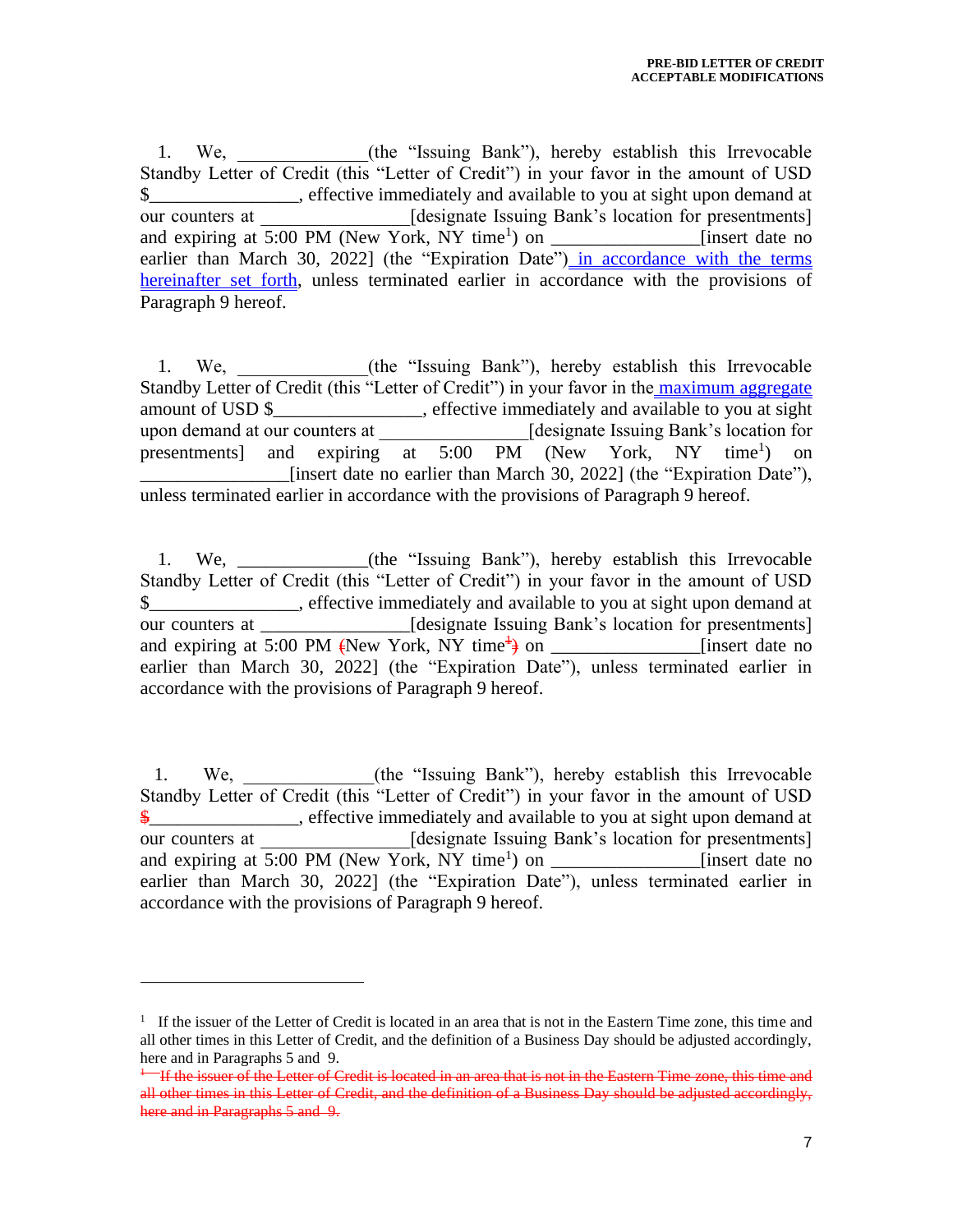1. We, \_\_\_\_\_\_\_\_\_\_(the "Issuing Bank"), hereby establish this Irrevocable Standby Letter of Credit (this "Letter of Credit") in your favor in the amount of USD \$\_\_\_\_\_\_\_\_\_\_\_\_\_\_\_\_, effective immediately and available to you at sight upon demand at our counters at [designate Issuing Bank's location for presentments] and expiring at  $\overline{5:00 \text{ PM (New York, NY time}^4)}$  on [insert date no earlier than March 30, 2022] (the "Expiration Date"), unless terminated earlier in accordance with the provisions of Paragraph 9 hereof.

<sup>1</sup>If the issuer of the Letter of Credit is located in an area that is not in the Eastern Time zone, this time and all other times in this Letter of Credit, and the definition of a Business Day should be adjusted accordingly, here and in Paragraphs 5 and 9.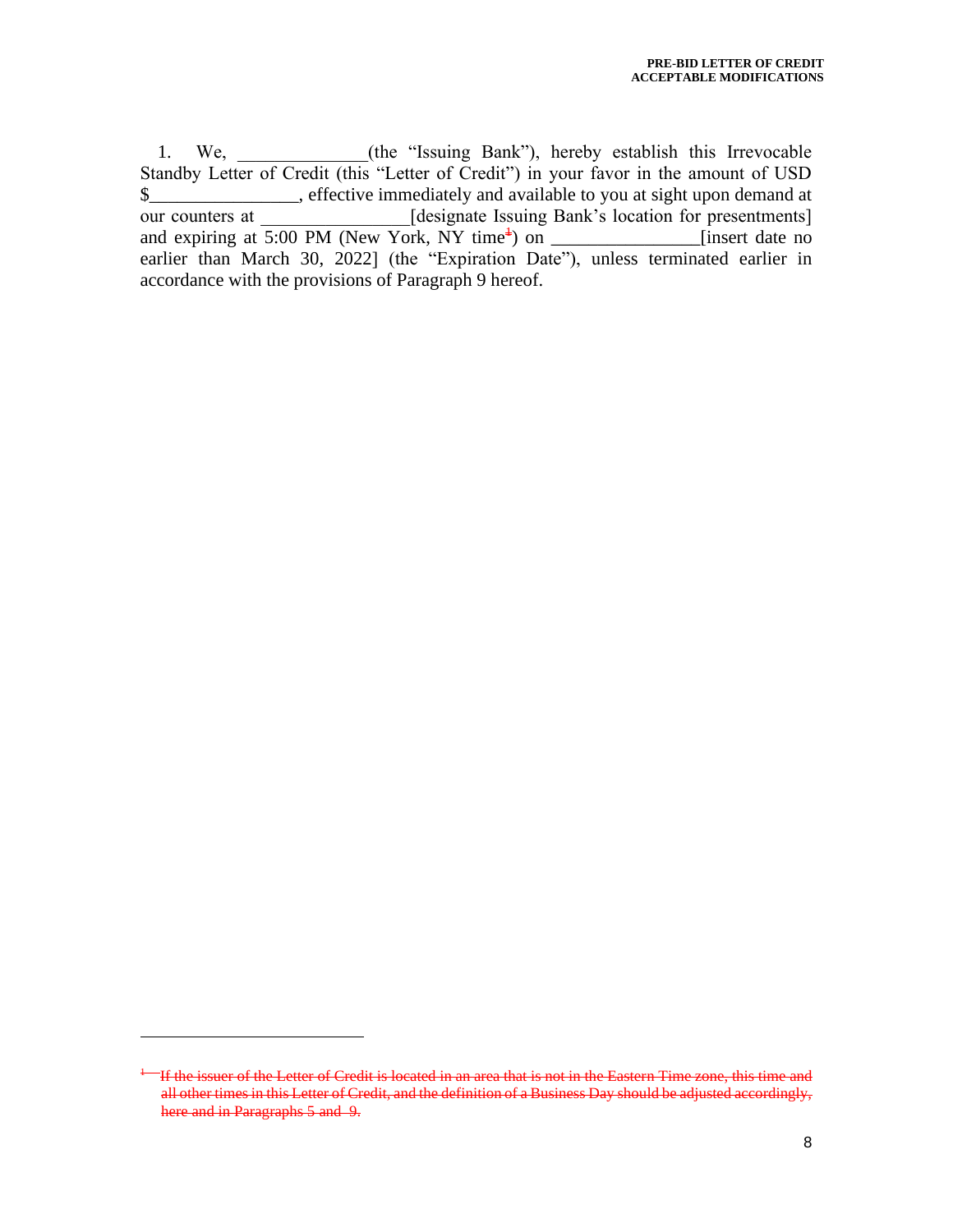#### *Paragraph 2 - Original*

2. This Letter of Credit is issued at the request and for the account of \_\_\_\_\_\_\_\_\_\_\_\_\_\_\_\_\_\_\_\_\_\_\_\_\_\_\_\_\_\_\_\_\_\_\_\_\_\_\_\_\_\_\_\_\_\_ (including its successors and assigns, the "Bidder"). This Letter of Credit may be drawn by presenting the documents required by Paragraph 3 hereof, including your certificate stating that:

a) "the Bidder has made a material omission or misrepresentation in the Part 1 Proposal or the Part 2 Proposal submitted in connection with this solicitation"; or

b) "the Bidder has disclosed information relating to its Proposal publicly or to any other party before the PUC has rendered its decision on the results of the solicitation"; or

c) "the Bidder has one or more Bids approved by the PUC and the Bidder has failed to execute the Uniform SMA and its Exhibits or has failed to meet the creditworthiness requirements within the timeframe required".

# *Acceptable Modifications to Paragraph 2*

2. This Letter of Credit is issued at the request and for the account of  $\frac{4}{10}$  including its assigns, (the "Bidder"). This Letter of Credit may be drawn by presenting the documents required by Paragraph 3 hereof, including your certificate stating that:

- a) "the Bidder has made a material omission or misrepresentation in the Part 1 Proposal or the Part 2 Proposal submitted in connection with this solicitation"; or
- b) "the Bidder has disclosed information relating to its Proposal publicly or to any other party before the PUC has rendered its decision on the results of the solicitation"; or
- c) "the Bidder has one or more Bids approved by the PUC and the Bidder has failed to execute the Uniform SMA and its Exhibits or has failed to meet the creditworthiness requirements within the timeframe required".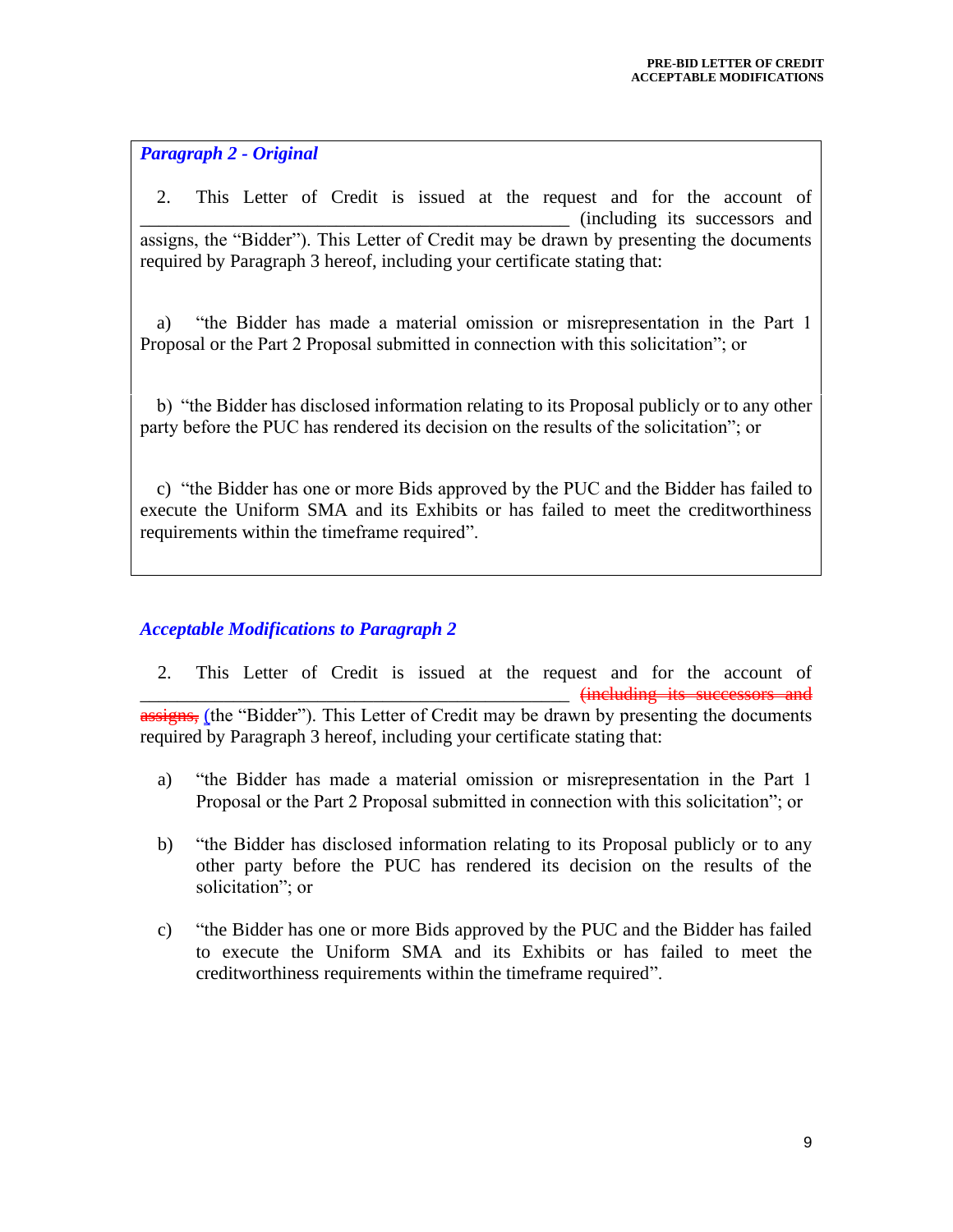2. This Letter of Credit is issued at the request and for the account of  $(including$  its successors by operation of lawand assigns, the "Bidder"). This Letter of Credit may be drawn by presenting the documents required by Paragraph 3 hereof, including your certificate stating that:

- a) "the Bidder has made a material omission or misrepresentation in the Part 1 Proposal or the Part 2 Proposal submitted in connection with this solicitation"; or
- b) "the Bidder has disclosed information relating to its Proposal publicly or to any other party before the PUC has rendered its decision on the results of the solicitation"; or
- c) "the Bidder has one or more Bids approved by the PUC and the Bidder has failed to execute the Uniform SMA and its Exhibits or has failed to meet the creditworthiness requirements within the timeframe required".
- 2. This Letter of Credit is issued at the request and for the account of \_\_\_\_\_\_\_\_\_\_\_\_\_\_\_\_\_\_\_\_\_\_\_\_\_\_\_\_\_\_\_\_\_\_\_\_\_\_\_\_\_\_\_\_\_\_ (including its successors and assigns, (the "Bidder"). This Letter of Credit may be drawn by presenting the documents required by Paragraph 3 hereof, including your certificate stating that:
	- a) "the Bidder has made a material omission or misrepresentation in the Part 1 Proposal or the Part 2 Proposal submitted in connection with this solicitation"; or
	- b) "the Bidder has disclosed information relating to its Proposal publicly or to any other party before the PUC has rendered its decision on the results of the solicitation"; or
	- c) "the Bidder has one or more Bids approved by the PUC and the Bidder has failed to execute the Uniform SMA and its Exhibits or has failed to meet the creditworthiness requirements within the timeframe required".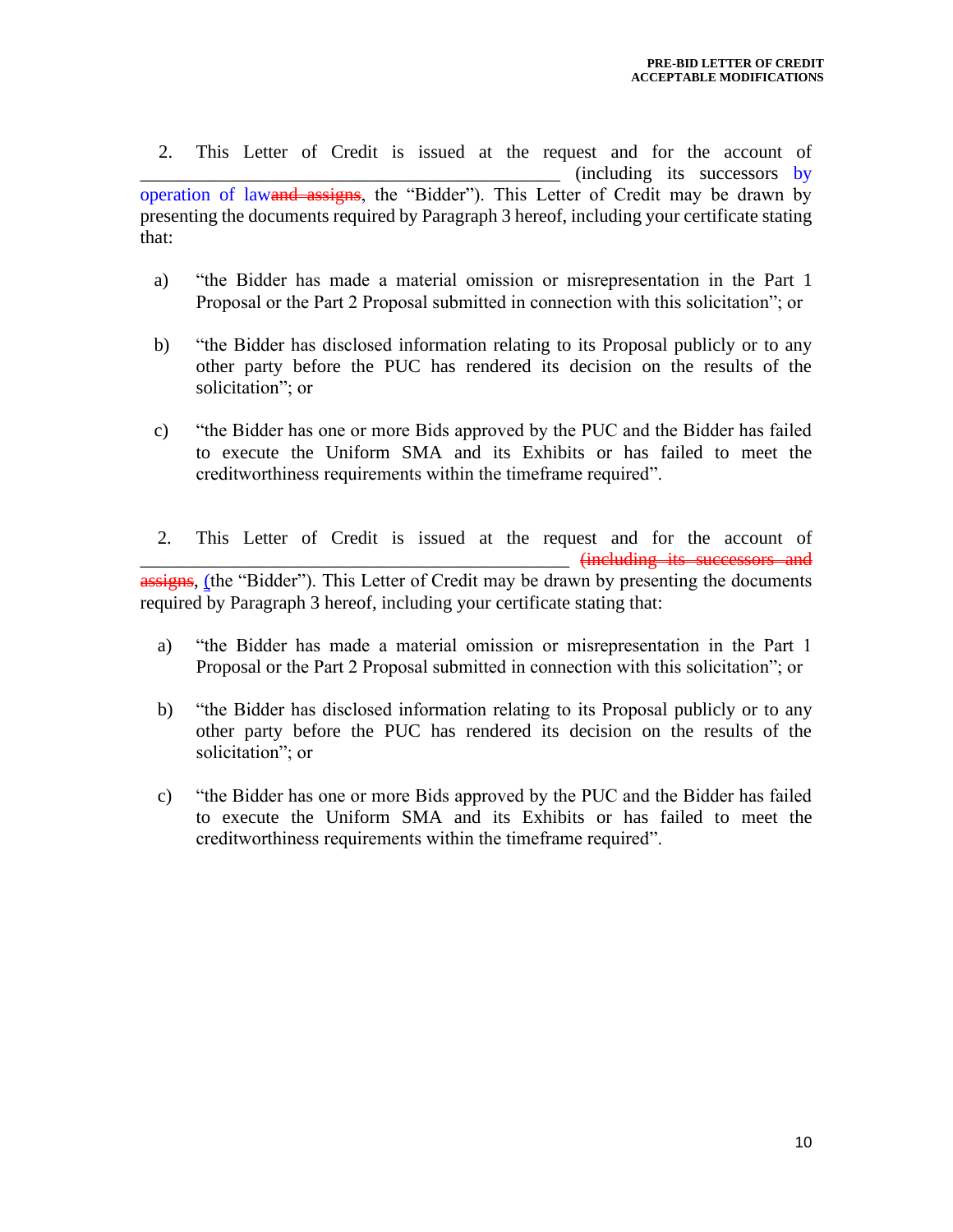2. This Letter of Credit is issued at the request and for the account of (including its successors assigns, the "Bidder"). This Letter of Credit may be drawn by presenting the documents required by Paragraph 3 hereof, including your certificate stating that:

- a) "the Bidder has made a material omission or misrepresentation in the Part 1 Proposal or the Part 2 Proposal submitted in connection with this solicitation"; or
- b) "the Bidder has disclosed information relating to its Proposal publicly or to any other party before the PUC has rendered its decision on the results of the solicitation"; or
- c) "the Bidder has one or more Bids approved by the PUC and the Bidder has failed to execute the Uniform SMA and its Exhibits or has failed to meet the creditworthiness requirements within the timeframe required".
- 2. This Letter of Credit is issued at the request and for the account of \_\_\_\_\_\_\_\_\_\_\_\_\_\_\_\_\_\_\_\_\_\_\_\_\_\_\_\_\_\_\_\_\_\_\_\_\_\_\_\_\_\_\_\_\_\_ (including its successors and assigns, the "Bidder"). This Letter of Credit may be drawn by presenting the documents required by Paragraph 3 hereof, including your **dated** certificate stating that:
	- a) "the Bidder has made a material omission or misrepresentation in the Part 1 Proposal or the Part 2 Proposal submitted in connection with this solicitation"; or
	- b) "the Bidder has disclosed information relating to its Proposal publicly or to any other party before the PUC has rendered its decision on the results of the solicitation"; or
	- c) "the Bidder has one or more Bids approved by the PUC and the Bidder has failed to execute the Uniform SMA and its Exhibits or has failed to meet the creditworthiness requirements within the timeframe required".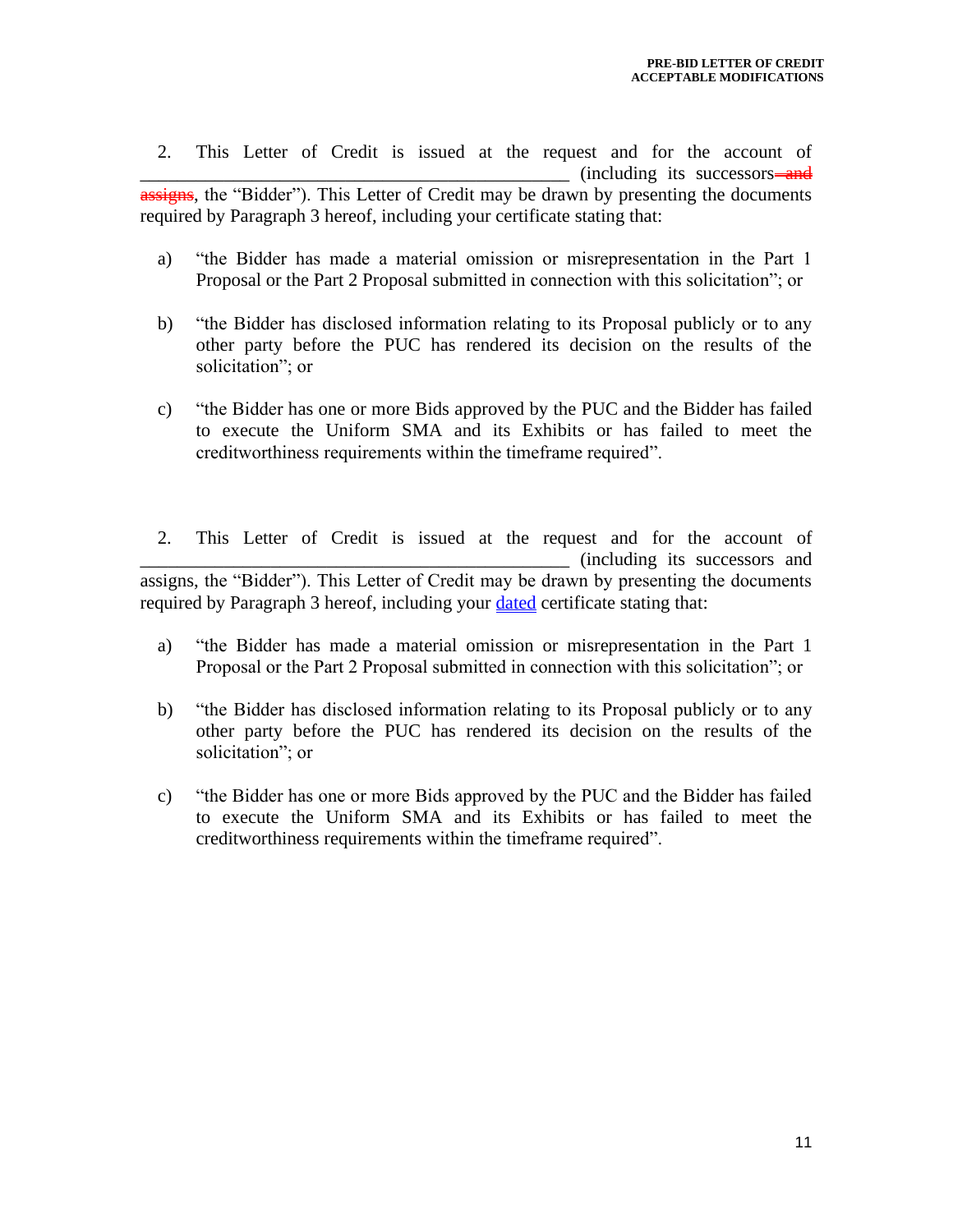# *Paragraph 3 - Original*

3. We hereby irrevocably authorize you to draw on us, in accordance with the terms and conditions hereof, up to the amount available under this Letter of Credit from time to time, subject to reduction as provided in Paragraph 8. A partial or full drawing hereunder may be presented by you on any Business Day on or prior to the Expiration Date by delivering or transmitting to the Issuing Bank at \_\_\_\_\_\_\_\_\_\_, (a) Annex 1 hereto, appropriately completed and duly signed by an Authorized Officer of PECO, which is your notice, and (b) Annex 2 hereto, appropriately completed and duly signed by an Authorized Officer of PECO, which is your draft.

# *Acceptable Modifications to Paragraph 3*

3. We hereby irrevocably authorize you to draw on us, in accordance with the terms and conditions hereof, up to the amount available under this Letter of Credit from time to time, subject to reduction as provided in Paragraph 8. A partial or full drawing hereunder may be presented by you on any Business Day on or prior to the Expiration Date by delivering or transmitting to the Issuing Bank at (a) Annex 1 hereto, appropriately-completed and duly signed by an Authorized Officer of PECO, which is your notice, and (b) Annex 2 hereto, **appropriately** completed and duly signed by an Authorized Officer of PECO, which is your draft.

3. We hereby irrevocably authorize you to draw on us, in accordance with the terms and conditions hereof, up to the amount available under this Letter of Credit from time to time, subject to reduction as provided in Paragraph 8. A partial or full drawing hereunder may be presented by you on any Business Day on or prior to the Expiration Date by delivering or transmitting to the Issuing Bank at (a) Annex 1 hereto, dulyappropriately completed and  $\frac{du}{v}$  signed by an Authorized Officer of PECO, which is your notice, and (b) Annex 2 hereto,  $\frac{duly_{\text{app}}}{dx}$  completed and  $\frac{duly_{\text{p}}}{dx}$  signed by an Authorized Officer of PECO, which is your draft.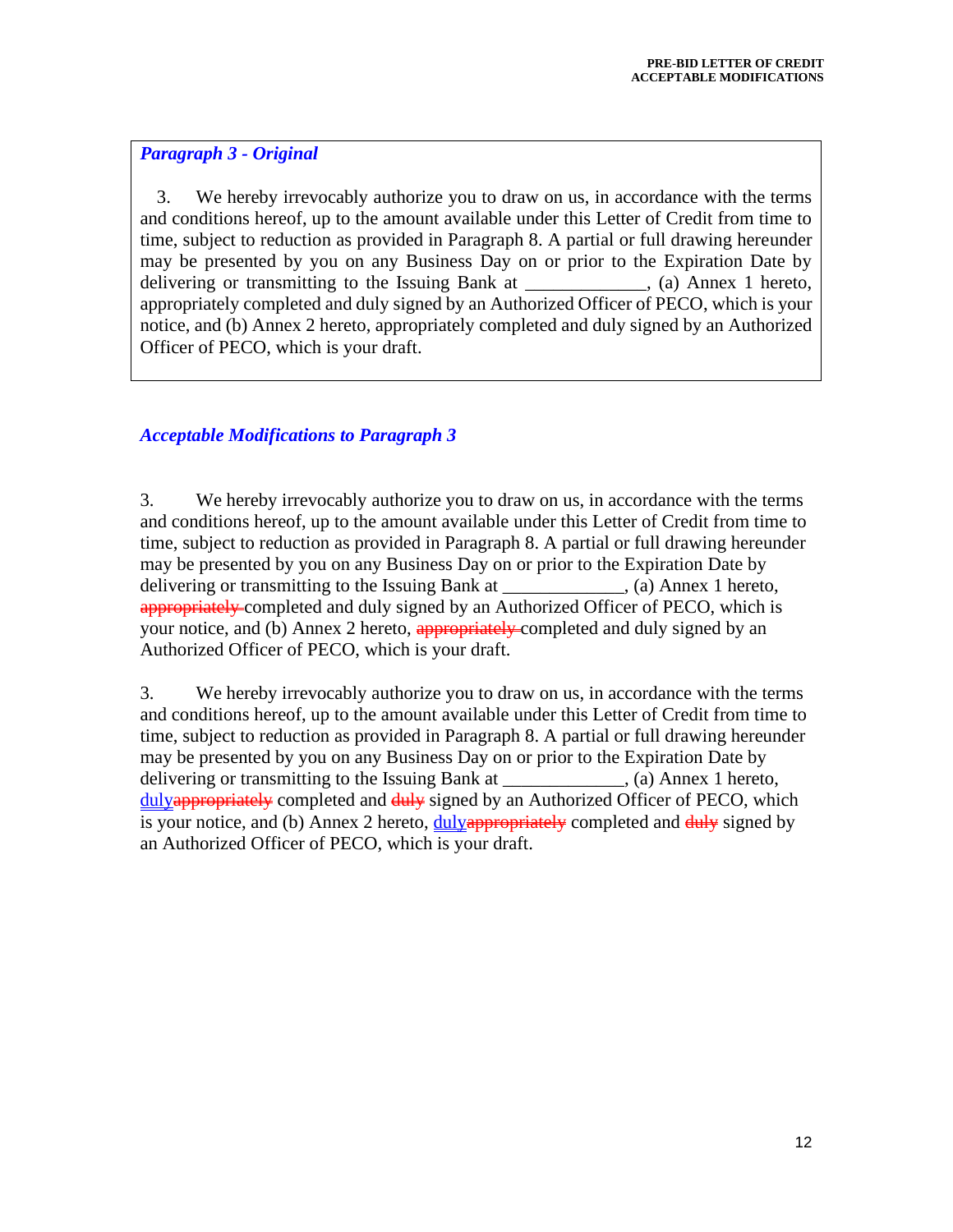#### *Paragraph 4 - Original*

4. Drafts, document(s) and other communications hereunder may be presented or delivered to us by facsimile transmission or electronic means. Presentation of documents to effect a draw by facsimile must be made to the following facsimile number(s):  $\mu$ , and confirmed by telephone to us at the following number(s): \_\_\_\_\_\_\_\_\_\_\_\_\_\_\_\_. Presentation of documents to effect a draw by electronic means must be made by your email address PECOWB&C@peco-energy.com or PECOProcurement@nera.com to the following email address: \_\_\_\_\_\_\_\_\_\_\_\_\_\_\_, and confirmed by telephone to us at the following number(s): \_\_\_\_\_\_\_\_\_\_\_\_\_\_. In the event of a presentation via facsimile transmission or via electronic means, no mail confirmation is necessary and the facsimile transmission or the electronic communication will constitute the operative drawing documents.

# *Acceptable Modifications to Paragraph 4*

4. Drafts, document(s) and other communications hereunder may be presented or delivered to us by facsimile transmission or electronic means. Presentation of documents to effect a draw by facsimile must be made to the following facsimile number(s):  $\frac{1}{\sqrt{1-\frac{1}{\sqrt{1-\frac{1}{\sqrt{1-\frac{1}{\sqrt{1-\frac{1}{\sqrt{1-\frac{1}{\sqrt{1-\frac{1}{\sqrt{1-\frac{1}{\sqrt{1-\frac{1}{\sqrt{1-\frac{1}{\sqrt{1-\frac{1}{\sqrt{1-\frac{1}{\sqrt{1-\frac{1}{\sqrt{1-\frac{1}{\sqrt{1-\frac{1}{\sqrt{1-\frac{1}{\sqrt{1-\frac{1}{\sqrt{1-\frac{1}{\sqrt{1-\frac{1}{\sqrt{1-\frac{1}{\sqrt{1-\frac{1}{\sqrt{1-\frac{1}{\sqrt{1-\frac{1}{\sqrt{1-\frac{1}{\sqrt{1-\frac{1}{$ \_\_\_\_\_\_\_\_\_\_\_\_\_\_\_\_. Presentation of documents to effect a draw by electronic means must be made by your email address PECOWB&C@peco-energy.com or PECOProcurement@nera.com to the following email address: \_\_\_\_\_\_\_\_\_\_\_\_\_\_\_, and confirmed by telephone to us at the following number(s):  $\qquad \qquad$  However, [Issuing Bank]'s receipt of such telephone notice shall not be a condition to payment hereunder. In the event of a presentation via facsimile transmission or via electronic means, no mail confirmation is necessary and the facsimile transmission or the electronic communication will constitute the operative drawing documents.

4. Drafts, document(s) and other communications hereunder may be presented or delivered to us by facsimile transmission or electronic means. Presentation of documents to effect a draw by facsimile must be made to the following facsimile number(s): and confirmed by telephone to us at the following number(s): \_\_\_\_\_\_\_\_\_\_\_\_\_\_\_\_. Presentation of documents to effect a draw by electronic means must be made in a pdf format by your email address PECOWB&C@peco-energy.com or PECOProcurement@nera.com to the following email address: \_\_\_\_\_\_\_\_\_\_\_\_\_\_\_, and confirmed by telephone to us at the following number(s): \_\_\_\_\_\_\_\_\_\_\_\_\_\_\_. In the event of a presentation via facsimile transmission or via electronic means, no mail confirmation is necessary and the facsimile transmission or the electronic communication will constitute the operative drawing documents.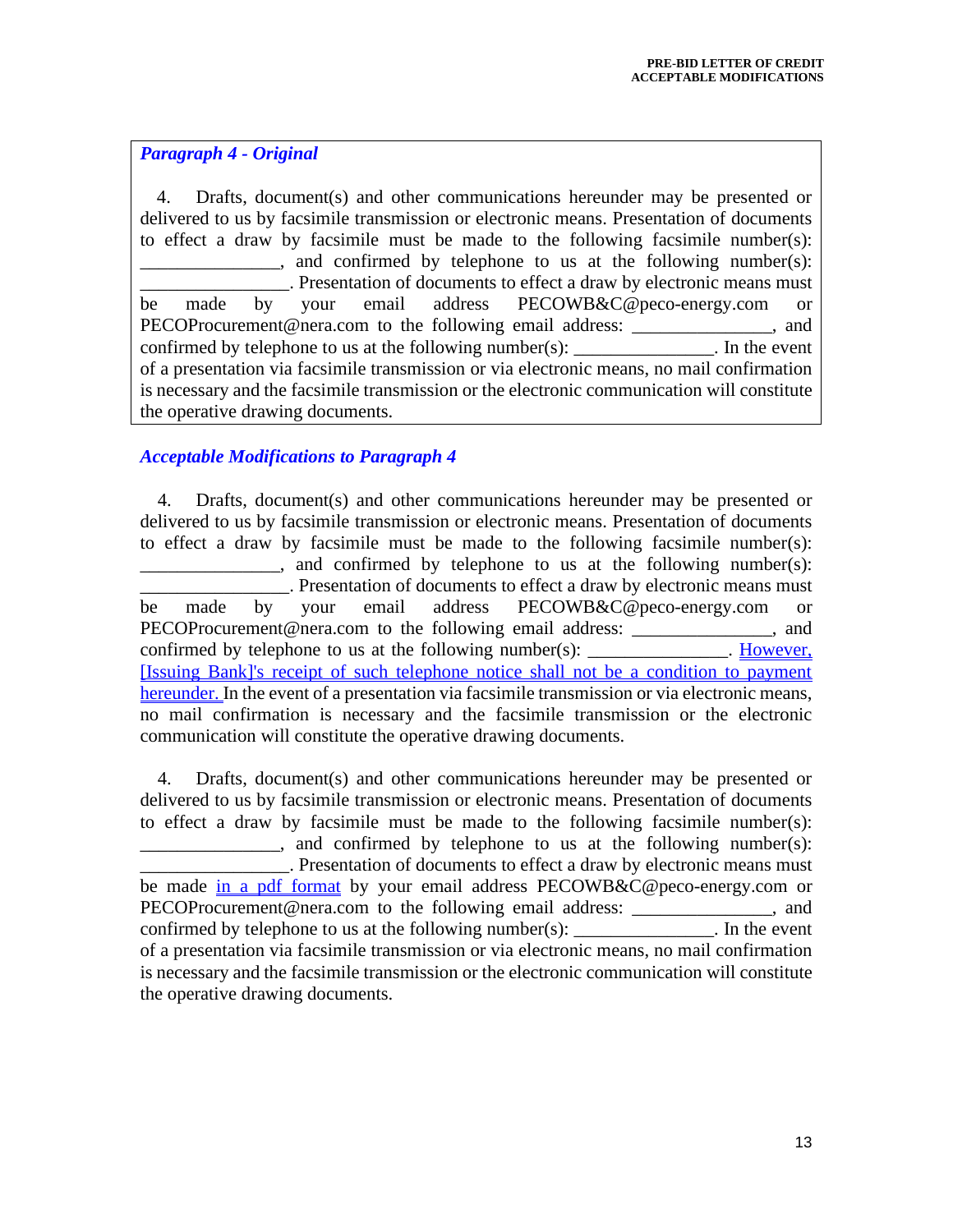4. Drafts, document(s) and other communications hereunder may be presented or delivered to us by facsimile transmission or electronic means. Presentation of documents to effect a draw by facsimile must be made to the following facsimile number(s):  $\Box$ , and confirmed by telephone to us at the following number(s): \_\_\_\_\_\_\_\_\_\_\_\_\_\_\_\_. Presentation of documents to effect a draw by electronic means must be made by your email address PECOWB&C@peco-energy.com <del>or</del> **PECOProcurement@nera.com**-to the following email address: \_\_\_\_\_\_\_\_\_\_\_\_\_, and confirmed by telephone to us at the following number(s):  $\qquad \qquad$  In the event of a presentation via facsimile transmission or via electronic means, no mail confirmation is necessary and the facsimile transmission or the electronic communication will constitute the operative drawing documents.

4. Drafts, document(s) and other communications hereunder may be presented or delivered to us by facsimile transmission or electronic means. Presentation of documents to effect a draw by facsimile must be made to the following facsimile number(s):  $\ldots$ , and confirmed by telephone to us at the following number(s): \_\_\_\_\_\_\_\_\_\_\_\_\_\_\_\_. Presentation of documents to effect a draw by electronic means must be made by your email address PECOWB&C@peco-energy.com or PECOProcurement@nera.com to the following email address: \_\_\_\_\_\_\_\_\_\_\_\_\_, and confirmed by telephone to us at the following number(s): The example  $\Gamma$ . Presentation sent via email require that such email and / or documents to be password protected with password sent via separate email. In the event of a presentation via facsimile transmission or via electronic means, no mail confirmation is necessary and the facsimile transmission or the electronic communication will constitute the operative drawing documents.

4. Drafts, document(s) and other communications hereunder may be presented or delivered to us by facsimile transmission or electronic means. Presentation of documents to effect a draw by facsimile must be made to the following facsimile number(s): , and confirmed by telephone to us at the following number(s): \_\_\_\_\_\_\_\_\_\_\_\_\_\_\_\_. Presentation of documents to effect a draw by electronic means must be made in pdf format by your email address PECOWB&C@peco-energy.com or PECOProcurement@nera.com to the following email address: \_\_\_\_\_\_\_\_\_\_\_\_\_\_, and confirmed by telephone to us at the following number(s): \_\_\_\_\_\_\_\_\_\_\_\_\_\_\_. In the event of a presentation via facsimile transmission or via electronic means, no mail confirmation is necessary and the facsimile transmission or the electronic communication will constitute the operative drawing documents.

4. Drafts, document(s) and other communications hereunder may be presented or delivered to us by facsimile transmission or electronic means. Presentation of documents to effect a draw by facsimile must be made to the following facsimile number(s):  $\mu$ , and confirmed by telephone to us at the following number(s): \_\_\_\_\_\_\_\_\_\_\_\_\_\_\_\_. Presentation of documents to effect a draw by electronic means must be made by your email address PECOWB&C@peco-energy.com or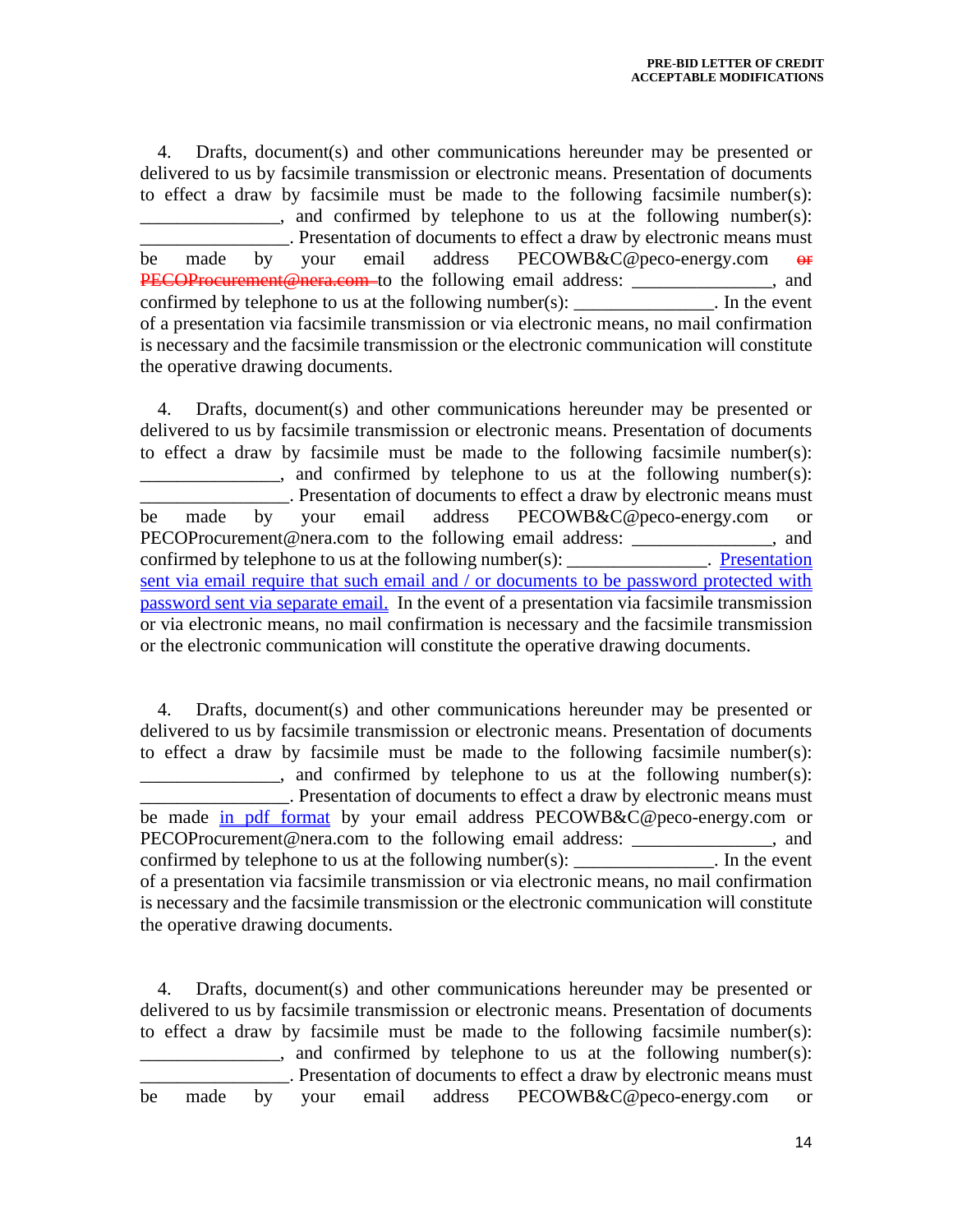PECOProcurement@nera.com to the following email address: \_\_\_\_\_\_\_\_\_\_\_\_\_\_, and confirmed by telephone to us at the following number(s):  $\frac{1}{\frac{1}{1-\frac{1}{1-\frac{1}{1-\frac{1}{1-\frac{1}{1-\frac{1}{1-\frac{1}{1-\frac{1}{1-\frac{1}{1-\frac{1}{1-\frac{1}{1-\frac{1}{1-\frac{1}{1-\frac{1}{1-\frac{1}{1-\frac{1}{1-\frac{1}{1-\frac{1}{1-\frac{1}{1-\frac{1}{1-\frac{1}{1-\frac{1}{1-\frac{1}{1-\frac{1}{1-\frac{1}{1-\frac{1}{1-\frac$ of a presentation via facsimile transmission or via electronic means, no mail confirmation is necessary and the facsimile transmission or the electronic communication will constitute the operative drawing documents. Our receipt of such telephone call will not be a condition for payment hereunder.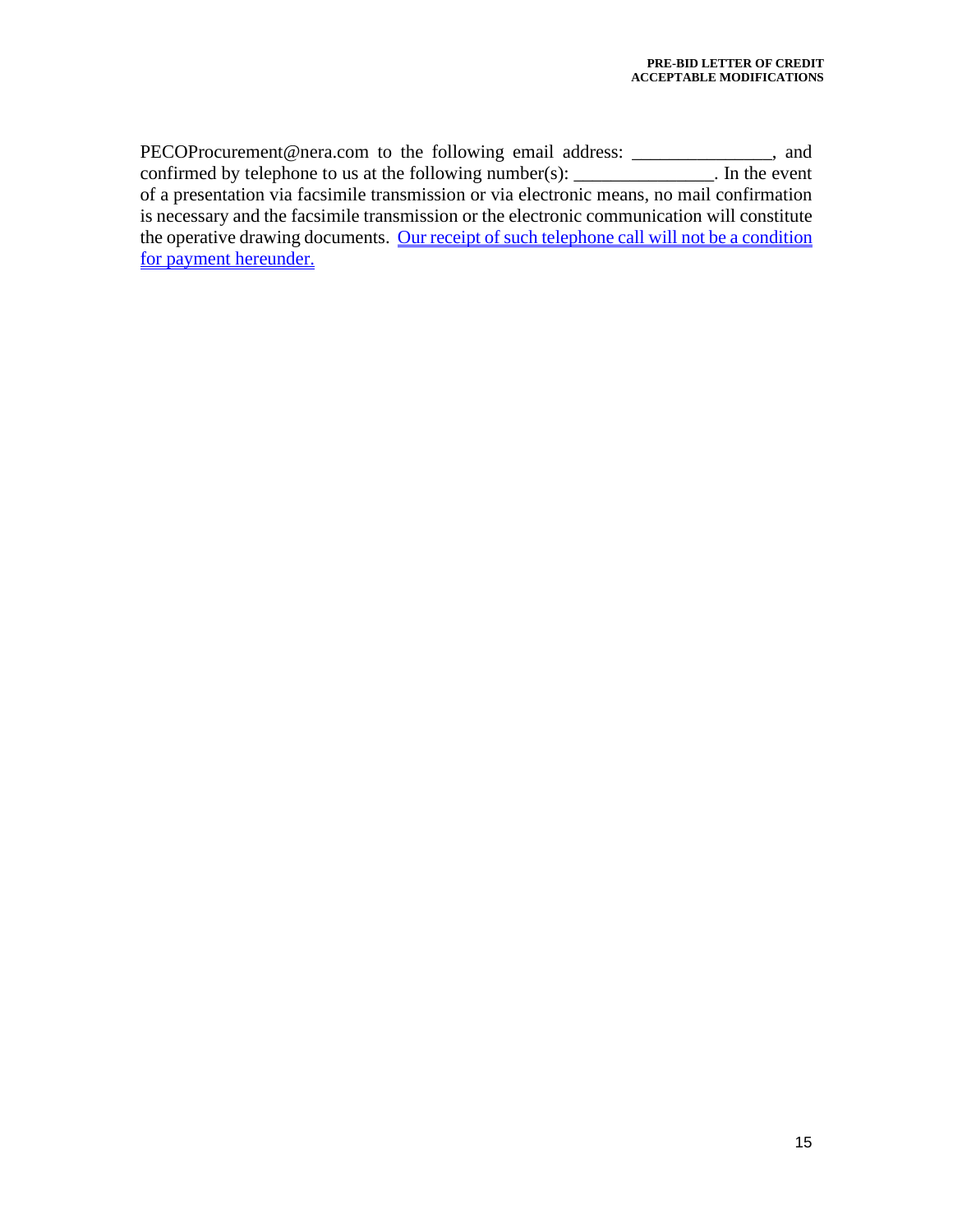#### *Paragraph 5 - Original*

5. We will honor a drawing hereunder made in compliance with the terms and provisions of this Letter of Credit by transferring in immediately available funds the amount specified in your draft (or so much thereof as is available hereunder) delivered or transmitted to us in connection with such drawing to the account designated as provided below, by 3:00 PM (New York, NY time) on the date of such drawing, if delivery or transmission of the requisite documents pursuant to Paragraph 3 hereof is made prior to 11:00 AM (New York, NY time) on a Business Day, but at the opening of business on the first Business Day next succeeding the date of such drawing if delivery or transmission of the requisite documents pursuant to Paragraph 3 hereof is made on or after 11:00 AM (New York, NY time) on any Business Day.

#### *Acceptable Modifications to Paragraph 5*

 5. We will honor a drawing hereunder made in compliance with the terms and provisions of this Letter of Credit by transferring in immediately available funds the amount specified in your draft (or so much thereof as is available hereunder) delivered or transmitted to us in connection with such drawing to the account designated as provided below, by 3:00 PM (New York, NY Chicago, IL time) on the date of such drawing, if delivery or transmission of the requisite documents pursuant to Paragraph 3 hereof is made prior to 11:00 AM (New York, NY Chicago,  $IL$  time) on a Business Day, but at the opening of business on the first Business Day next succeeding the date of such drawing if delivery or transmission of the requisite documents pursuant to Paragraph 3 hereof is made on or after 11:00 AM (New York, NY Chicago, IL time) on any Business Day. *This first acceptable modification to Paragraph 5 is illustrative. It is acceptable to replace "New York, NY" with any City and/or State within the United States provided that this modification is also made to Paragraphs 1 and 9.* 

5. We will honor a drawing hereunder made in compliance with the terms and provisions of this Letter of Credit by transferring in immediately available funds the amount specified in your draft (or so much thereof as is available hereunder) delivered or transmitted to us in connection with such drawing to the account designated as provided below, by 3:00 PM (New York, NY Eastern Prevailing time) on the date of such drawing, if delivery or transmission of the requisite documents pursuant to Paragraph 3 hereof is made prior to 11:00 AM (New York, NY Eastern Prevailing time) on a Business Day, but at the opening of business on the first Business Day next succeeding the date of such drawing if delivery or transmission of the requisite documents pursuant to Paragraph 3 hereof is made on or after 11:00 AM (New York, NY Eastern Prevailing time) on any Business Day.

*This second acceptable modification to Paragraph 5 is illustrative. It is acceptable to replace "New York, NY time" with any time zone within the United States (e.g. 'Eastern Prevailing Time', 'Central Prevailing Time' or 'Pacific Prevailing Time') provided that this modification is also made to Paragraphs 1 and 9.*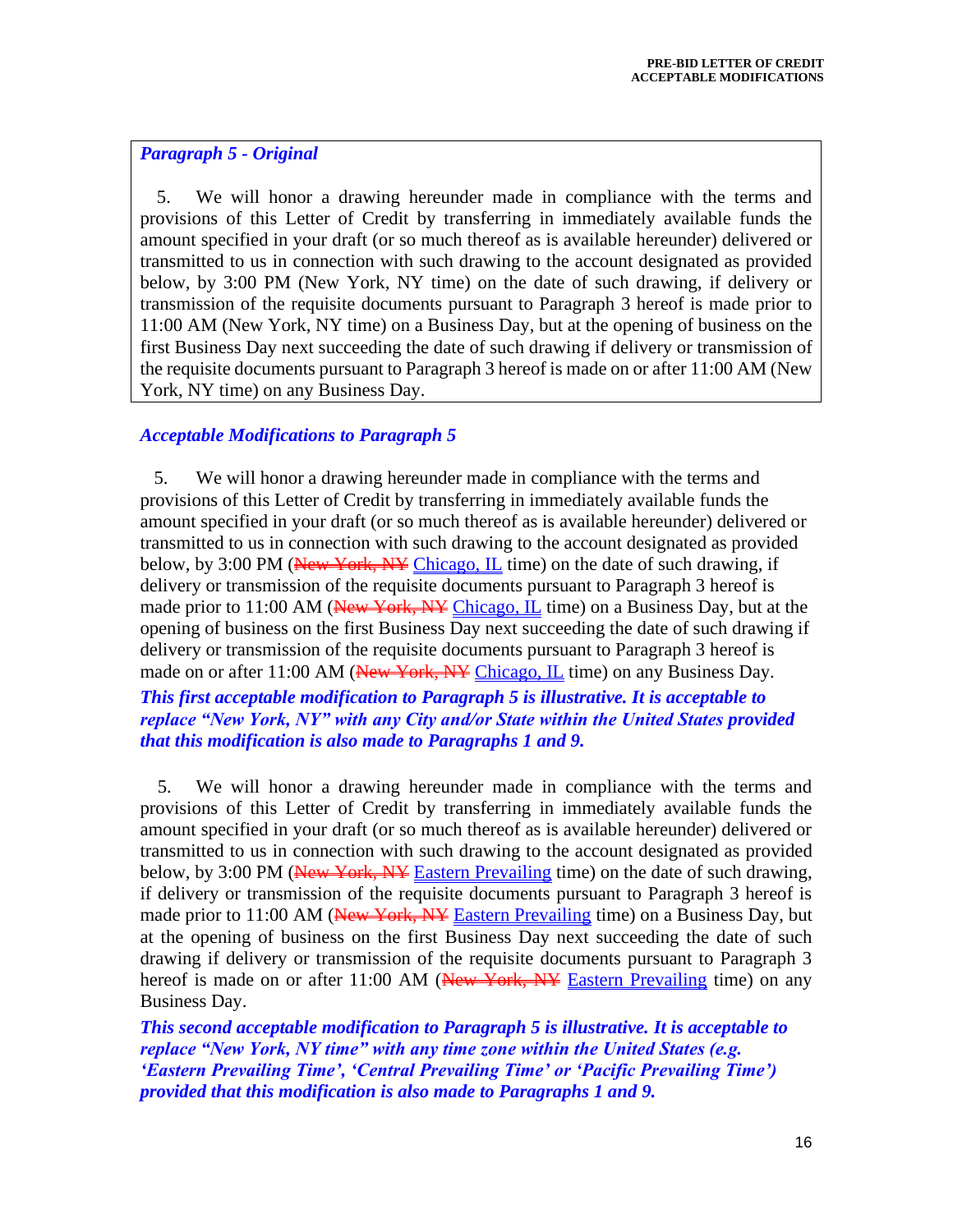5. We will honor a drawing hereunder made in compliance with the terms and provisions of this Letter of Credit by transferring in immediately available funds the amount specified in your draft (or so much thereof as is available hereunder) delivered or transmitted faxed to us in connection with such drawing to the your account designated as provided below, by 3:00 PM (New York, NY time) on the date of such drawing, if delivery or **transmission** fax of the requisite documents pursuant to Paragraph 3 hereof is made prior to 11:00 AM (New York, NY time) on a Business Day, but at the opening of business on the first Business Day next succeeding the date of such drawing if delivery or transmission  $\frac{\text{fax}}{\text{c}}$  of the requisite documents pursuant to Paragraph 3 hereof is made on or after 11:00 AM (New York, NY time) on any Business Day.

5. We will honor a drawing hereunder made in compliance with the terms and provisions of this Letter of Credit by transferring in immediately available funds the amount specified in your draft (or so much thereof as is available hereunder) delivered or transmitted by fax to us in connection with such drawing to  $\frac{d}{dx}$  your account designated as provided below, by 3:00 PM (New York, NY time) on the date of such drawing, if delivery or transmission by fax of the requisite documents pursuant to Paragraph 3 hereof is made prior to 11:00 AM (New York, NY time) on a Business Day, but at the opening of business on the first Business Day next succeeding the date of such drawing if delivery or transmission by fax of the requisite documents pursuant to Paragraph 3 hereof is made on or after 11:00 AM (New York, NY time) on any Business Day.

5. We will honor a drawing hereunder made in compliance with the terms and provisions of this Letter of Credit by transferring in immediately available funds the amount specified in your draft (or so much thereof as is available hereunder) delivered or transmitted to us in connection with such drawing to the account designated as provided below, by 3:00 PM (New York, NY time) on the date of such drawing, if delivery or transmission of the requisite documents pursuant to Paragraph 3 hereof is made prior to 11:00 AM (New York, NY time) on a Business Day, but at the opening of business on the first Business Day next succeeding after the date of such drawing if delivery or transmission of the requisite documents pursuant to Paragraph 3 hereof is made on or after 11:00 AM (New York, NY time) on any Business Day.

5. We will honor a drawing hereunder made in compliance with the terms and provisions of this Letter of Credit by transferring in immediately available funds the amount specified in your draft (or so much thereof as is available hereunder) delivered or faxed transmitted to us in connection with such drawing to the account designated as provided below, by 3:00 PM (New York, NY time) on the date of such drawing, if delivery or faxtransmission of the requisite documents pursuant to Paragraph 3 hereof is made prior to 11:00 AM (New York, NY time) on a Business Day, but at the opening of business on the first Business Day next succeeding the date of such drawing if delivery or faxtransmission of the requisite documents pursuant to Paragraph 3 hereof is made on or after 11:00 AM (New York, NY time) on any Business Day.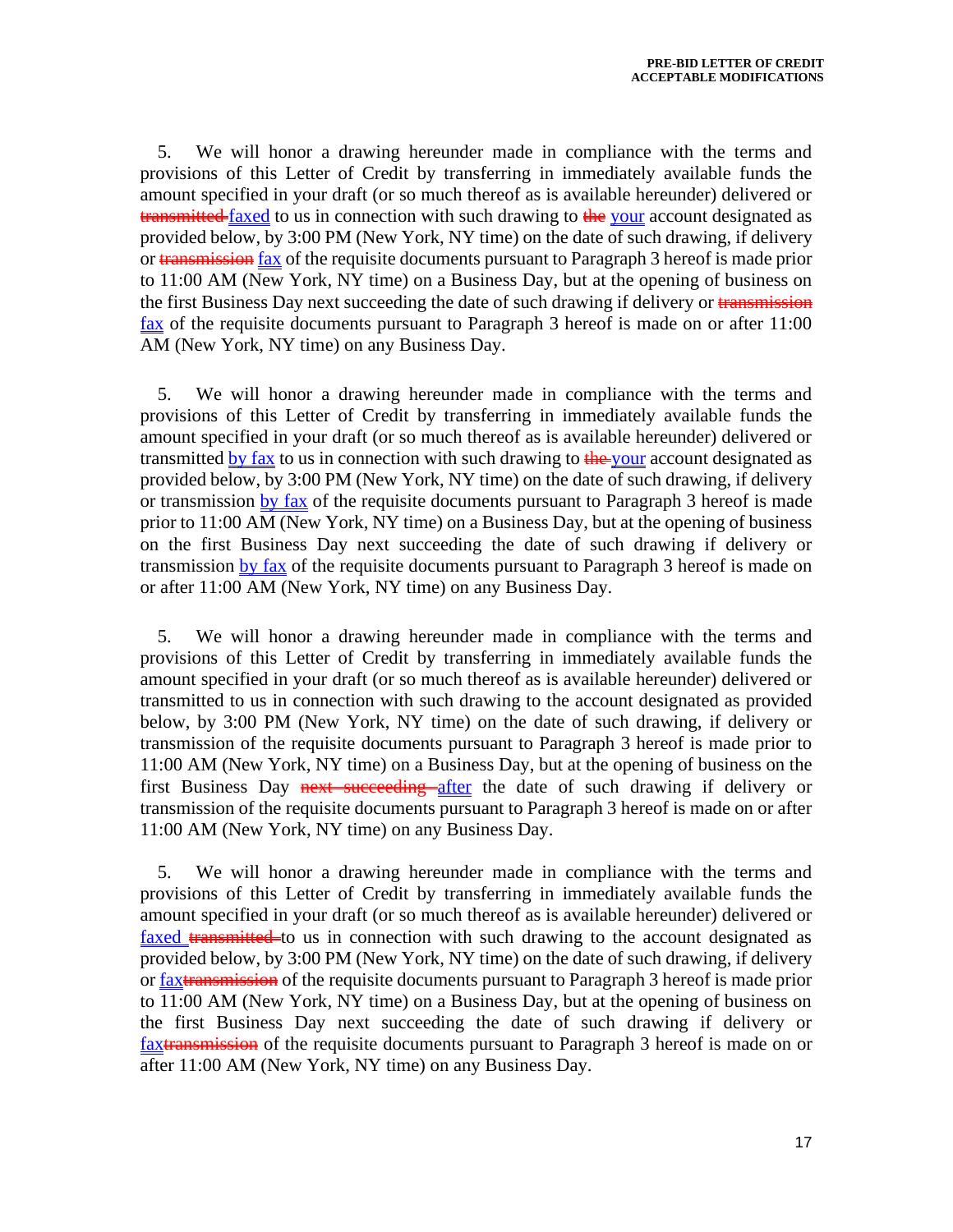5. We will honor a drawing hereunder made in compliance with the terms and provisions of this Letter of Credit by transferring in immediately available funds the amount specified in your draft (or so much thereof as is available hereunder) delivered or transmitted to us in connection with such drawing to the account designated as provided below, by 3:00 PM (New York, NY time) on the date of such drawing, if delivery or transmission of the requisite documents pursuant to Paragraph 3 hereof is made prior to 11:00 AM (New York, NY time) on a Business Day, but at the opening of business on the first Business Day next succeeding the date of such drawing if delivery or transmission of the requisite documents pursuant to Paragraph 3 hereof is made on or after 11:00 AM  $\epsilon$ New York, NY time $\rightarrow$  on any Business Day.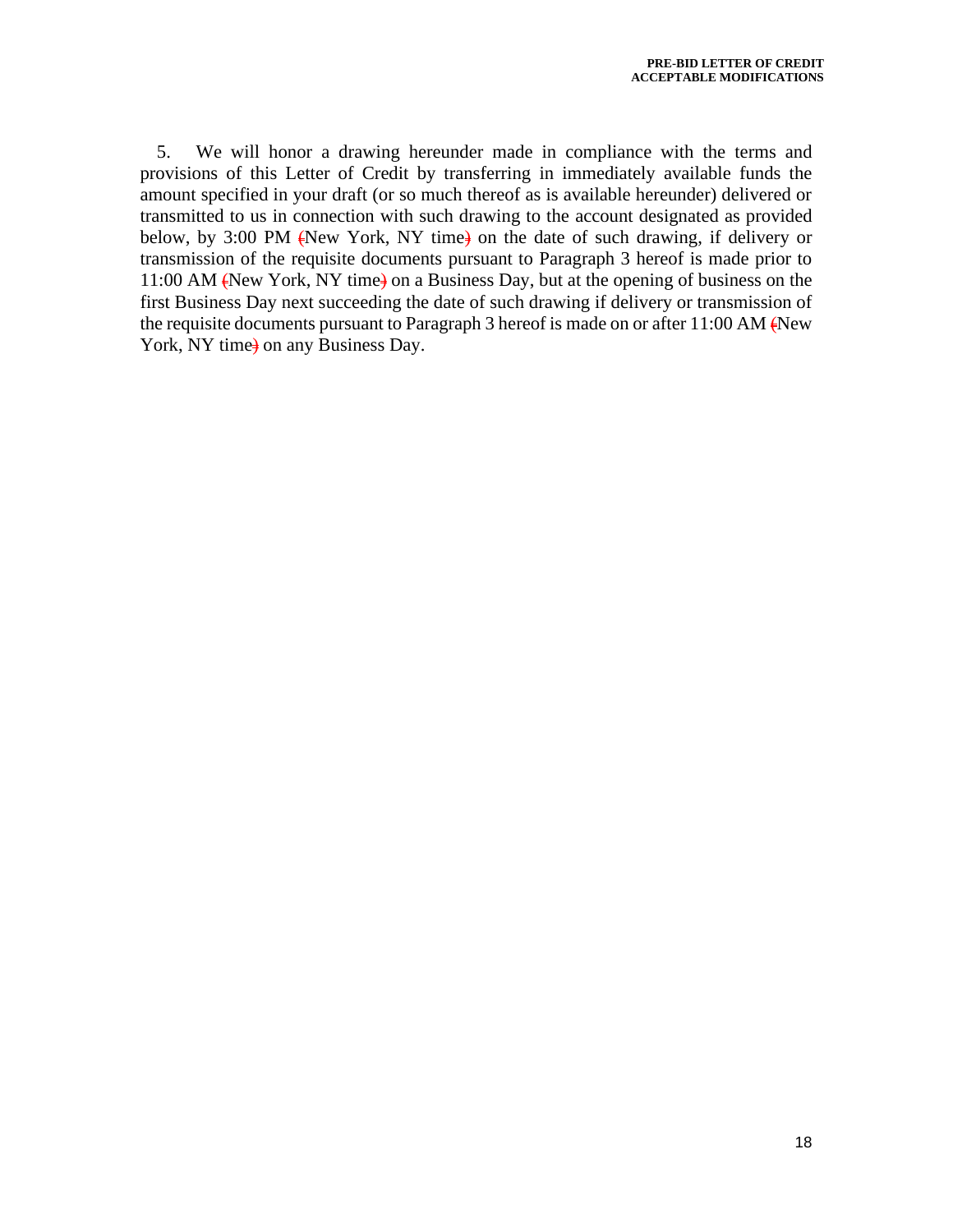#### *Paragraph 6 - Original*

6. If a demand for payment made by you hereunder does not, in any instance, conform to the terms and conditions of this Letter of Credit, we shall give you notice not later than the time provided in Paragraph 5 above for honor of a drawing presented to us, that the demand for payment was not effected in accordance with the terms and conditions of this Letter of Credit, stating the reasons why the demand for payment was not so effected, and that we will upon your instructions hold any documents at your disposal or return the same to you. Upon being notified that the demand for payment was not effected in conformity with this Letter of Credit, you may attempt to correct any such non-conforming demand for payment to the extent that you are entitled to do so, provided, however, in such event a conforming demand for payment must be timely made in accordance with the terms of this Letter of Credit.

#### *Acceptable Modifications to Paragraph 6*

6. If a demand for payment made by you hereunder does not, in any instance, conform to the terms and conditions of this Letter of Credit, we shall give you notice not later than the time provided in Paragraph 5 above for honor of a drawing presented to us, that the demand for payment was not effected in accordance with the terms and conditions of this Letter of Credit, stating the reasons why the demand for payment was not so effected, and that we will upon your instructions hold any documents at your disposal or return the same to you. Upon being notified that the demand for payment was not effected in conformity with this Letter of Credit, you may attempt to correct any such non-conforming demand for payment to the extent that you are entitled to do so, provided, however, in such event a conforming demand for payment must be timely made prior to the Expiration Date in accordance with the terms of this Letter of Credit.

6. If a demand for payment made by you hereunder does not, in any instance, conform to the terms and conditions of this Letter of Credit, we shall give you notice not later than the time provided in Paragraph 5 above for honor of a drawing presented to us, that the demand for payment was not effected in accordance with the terms and conditions of this Letter of Credit, stating the reasons why the demand for payment was not so effected, and that we will upon your instructions hold any documents at your disposal or return the same to you. Upon being notified that the demand for payment was not effected in conformity with this Letter of Credit, you may attempt to correct any such non-conforming demand for payment to the extent that you are entitled to do so on or before the then current expiration date, provided, however, in such event a conforming demand for payment must be timely made in accordance with the terms of this Letter of Credit.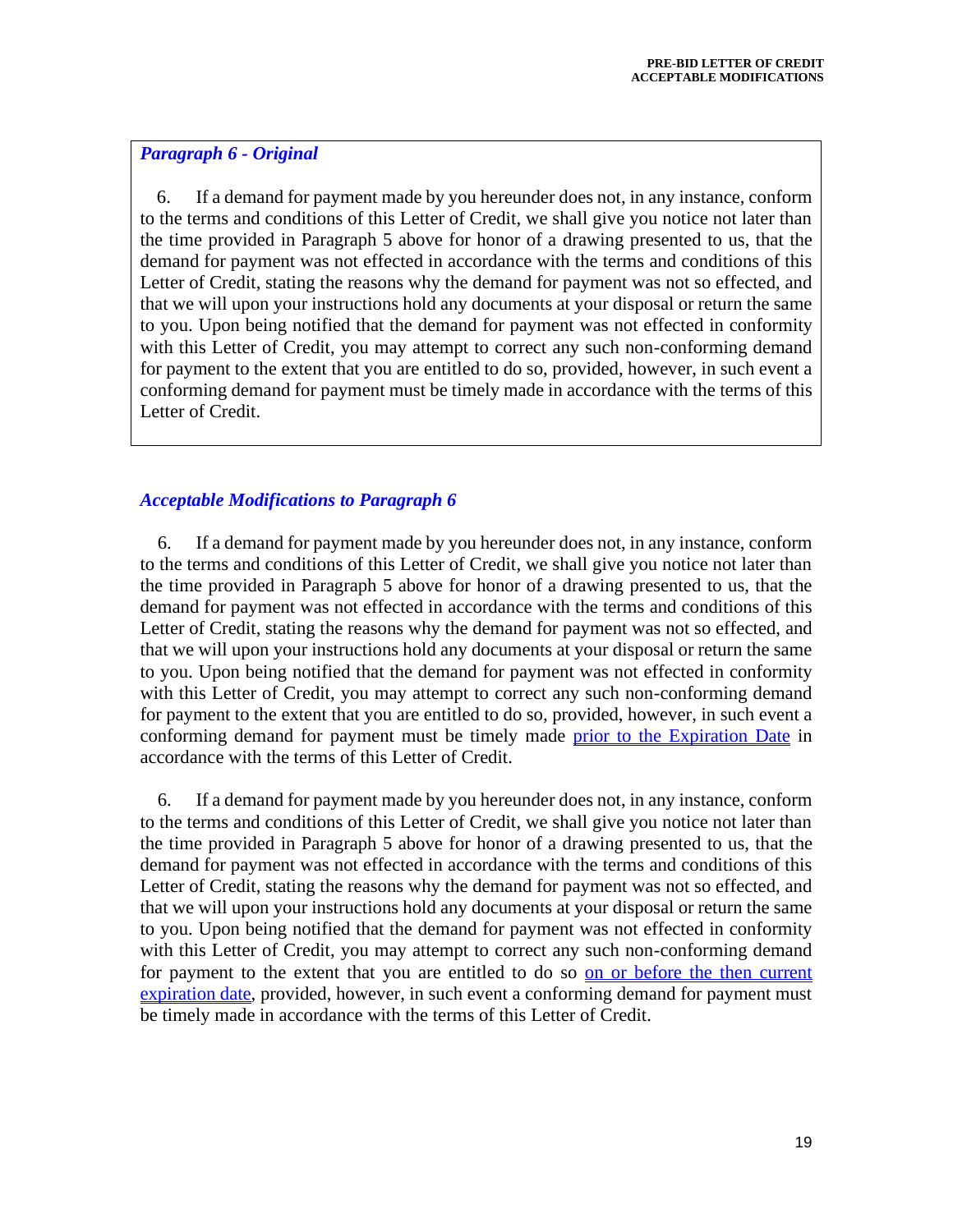# *Paragraph 7 - Original*

7. Unless otherwise hereafter designated in writing to us by an Authorized Officer of PECO, all payments made by us under this Letter of Credit shall be transmitted by wire transfer to PECO pursuant to the following instructions:

| <b>PECO Energy Company</b> |  |  |
|----------------------------|--|--|
|                            |  |  |
|                            |  |  |
| Bank's Address:            |  |  |
|                            |  |  |
|                            |  |  |
|                            |  |  |
|                            |  |  |

# *Acceptable Modifications to Paragraph 7*

It is acceptable to leave the PECO Energy Company banking and contact information blank.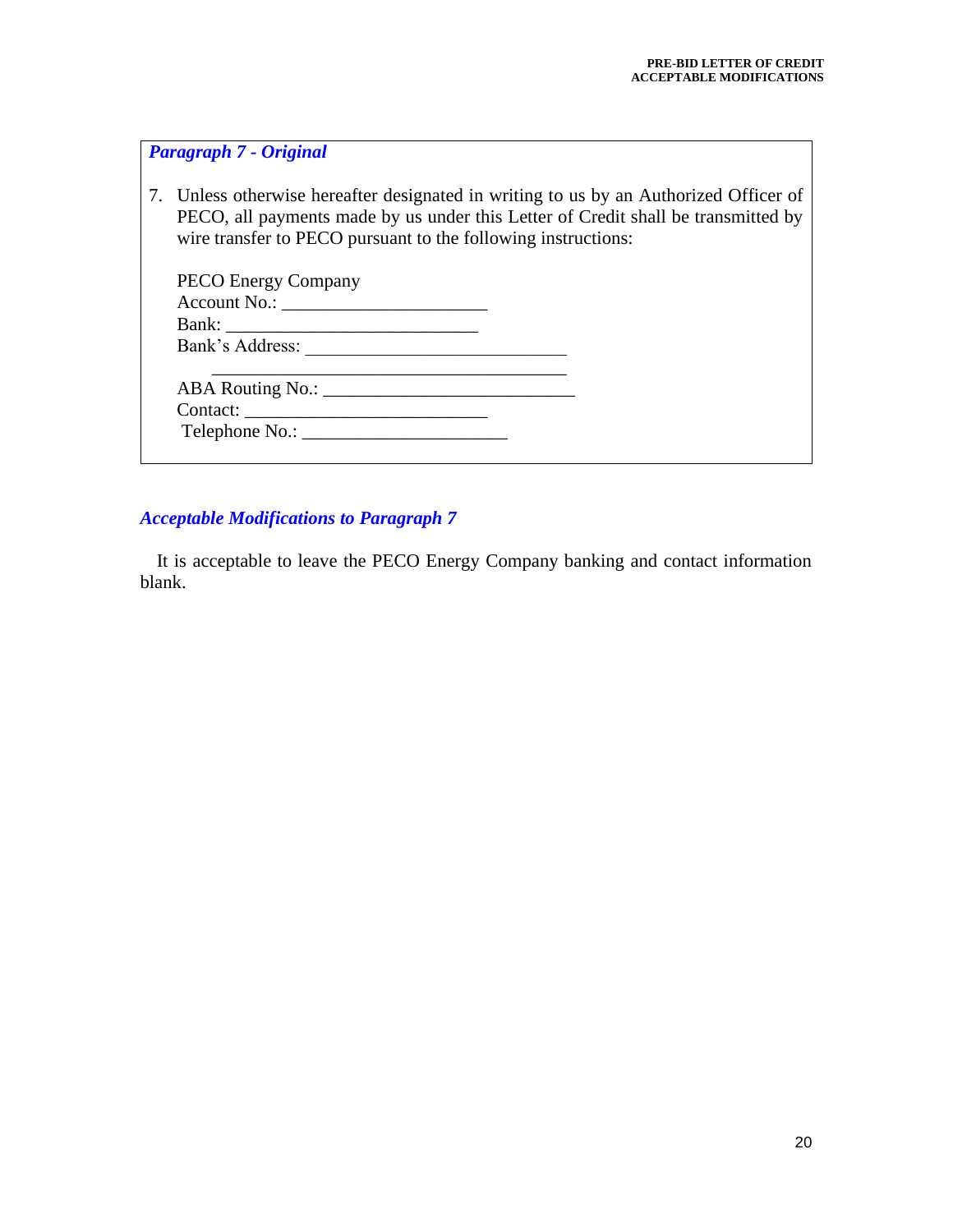# *Paragraph 8 - Original*

8. Partial drawings are permitted hereunder and multiple drawings are permitted hereunder. The amount available for drawing by you under this Letter of Credit shall be automatically reduced by the amount of any drawings paid through us referencing this Letter of Credit. Presentation of demands for drawings in amounts that exceed the amount available to be drawn hereunder shall not be deemed a failure to comply with the requirements of Paragraph 3 hereof, provided that the amounts payable on any such demand shall thus be limited to the amount then available to be drawn under this Letter of Credit.

# *Acceptable Modifications to Paragraph 8*

8. Partial drawings are permitted hereunder and multiple drawings are permitted hereunder. The amount available for drawing by you under this Letter of Credit shall be automatically reduced by the amount of any drawings paid  $\frac{1}{2}$  through the referencing this Letter of Credit. Presentation of demands for drawings in amounts that exceed the amount available to be drawn hereunder shall not be deemed a failure to comply with the requirements of Paragraph 3 hereof, provided that the amounts payable on any such demand shall thus be limited to the amount then available to be drawn under this Letter of Credit.

8. Partial drawings are permitted hereunder and multiple drawings are permitted hereunder. The amount available for drawing by you under this Letter of Credit shall be automatically reduced by the amount of any drawings paid through us referencing this Letter of Credit. Presentation of demands for drawings in amounts that exceed the amount available to be drawn hereunder shall not be deemed a failure to comply with the requirements of Paragraph 3 hereof-is acceptable, provided that the amounts payable on any such demand shall thus be limited to the amount then available to be drawn under this Letter of Credit.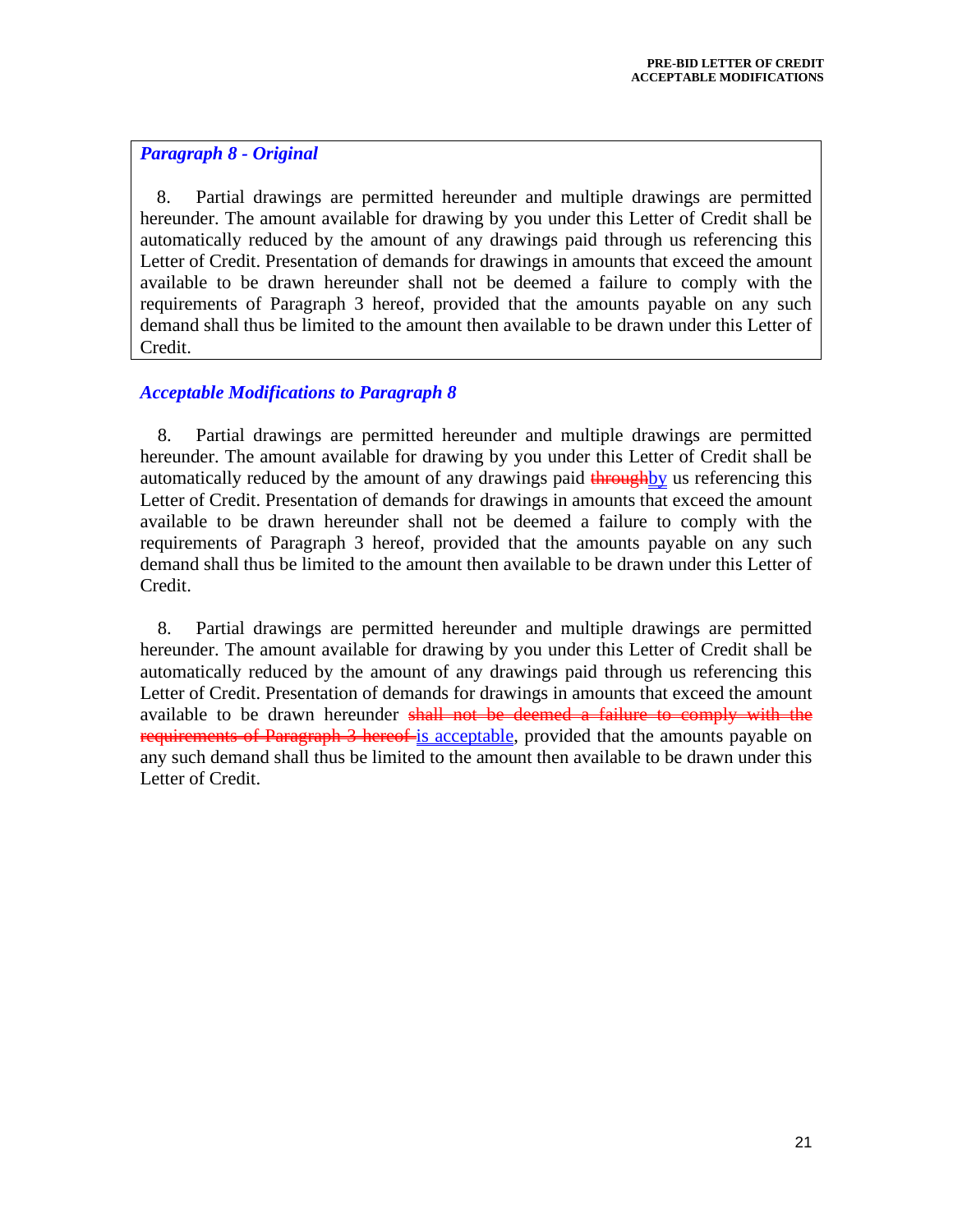# *Paragraph 9 - Original*

9. This Letter of Credit shall terminate on the earliest of the date (a) you have made drawings which exhaust the amounts available to be drawn under this Letter of Credit, (b) we receive from you a Certificate of Cancellation in the form of Annex 3, or (c) 5:00 PM (New York, NY time) on the Expiration Date.

# *Acceptable Modifications to Paragraph 9*

9. This Letter of Credit shall terminate on the earliest of the date (a) you have made drawings which exhaust the amounts available to be drawn under this Letter of Credit, (b) we receive from you a Certificate of Cancellation in the form of Annex 3, or (c) 5:00 PM (New York, NY Chicago, IL time) on the Expiration Date.

*This first acceptable modification to Paragraph 9 is illustrative. It is acceptable to replace "New York, NY" with any City and/or State within the United States provided that this modification is also made to Paragraphs 1 and 5.* 

 9. This Letter of Credit shall terminate on the earliest of the date (a) you have made drawings which exhaust the amounts available to be drawn under this Letter of Credit, (b) we receive from you a Certificate of Cancellation in the form of Annex 3, or (c) 5:00 PM (New York, NY-Eastern Prevailing time) on the Expiration Date.

*This second acceptable modification to Paragraph 9 is illustrative. It is acceptable to replace "New York, NY time" with any time zone within the United States (e.g. 'Eastern Prevailing Time', 'Central Prevailing Time' or 'Pacific Prevailing Time') provided that this modification is also made to Paragraphs 1and 5.* 

9. This Letter of Credit shall terminate on the earliest of the date (a) you have made drawings which exhaust the amounts available to be drawn under this Letter of Credit, (b) we receive from you a Certificate of Cancellation in the form of Annex 3, or (c)  $\frac{56:00 \text{ PM}}{2}$ (New York, NY time) on the Expiration Date.

9. This Letter of Credit shall terminate on the earliest of the date (a) you have made drawings which exhaust the amounts available to be drawn under this Letter of Credit, **or** (b) we receive from you a Certificate of Cancellation in the form of Annex 3, or (c) 5:00 PM (New York, NY time) on the Expiration Date.

9. This Letter of Credit shall terminate on the earliest of the date (a) you have made drawings which exhaust the amounts available to be drawn under this Letter of Credit and honored by us, (b) we receive from you a Certificate of Cancellation in the form of Annex 3, or (c) 5:00 PM (New York, NY time) on the Expiration Date.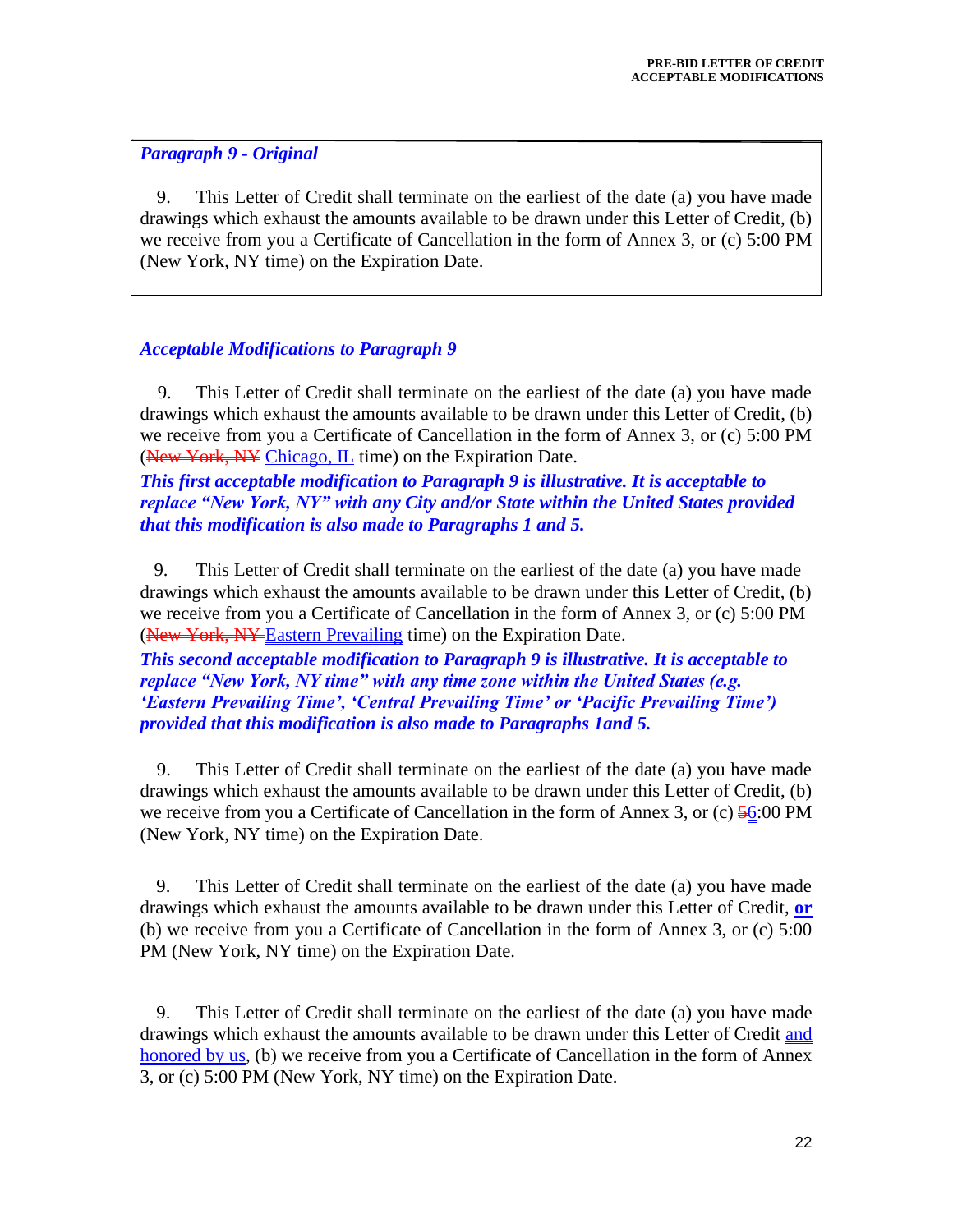#### *Paragraph 10 – Original*

10. This Letter of Credit is not transferable, and except as otherwise expressly stated herein, is subject to the Uniform Customs and Practice for Documentary Credits – 2007 revision, ICC Publication No. 600, or any successor publication thereto (the "UCP"). All banking charges are for the account of the Bidder. This Letter of Credit shall, as to matters not governed by the UCP, be governed and construed in accordance with New York law, without regard to principles of conflicts of law.

#### *Acceptable Modifications to Paragraph 10*

10. This Letter of Credit is not transferable, and except as otherwise expressly stated herein, is subject to the Uniform Customs and Practice for Documentary Credits – 2007 revision, ICC Publication No. 600<del>, or any successor publication thereto</del> (the "UCP"). All banking charges are for the account of the Bidder. This Letter of Credit shall, as to matters not governed by the UCP, be governed and construed in accordance with New York law, without regard to principles of conflicts of law.

 10. This Letter of Credit is not transferable, and except as otherwise expressly stated herein, is subject to the Uniform Customs and Practice for Documentary Credits – 2007 revision, ICC Publication No. 600, or any successor publication thereto (the "UCP"). All banking charges are for the account of the Bidder. This Letter of Credit shall, as to matters not governed by the UCP, be governed and construed in accordance with New York law the laws of the State of New York, without regard to principles of conflicts of law.

 10. This Letter of Credit is not transferable, and except as otherwise expressly stated herein, is subject to the Uniform Customs and Practice for Documentary Credits – 2007 revision, ICC Publication No. 600, or any successor publication thereto (the "UCP"). All banking charges are for the account of the Bidder. This Letter of Credit shall, as to matters not governed by the UCP, be governed and construed in accordance with New York law, without regard to principles of conflicts of law.

 10. This Letter of Credit is not transferable, and except as otherwise expressly stated herein, is subject to the Uniform Customs and Practice for Documentary Credits – 2007 revision, ICC Publication No.  $600$ , or any successor publication thereto (the "UCP  $600$ "). All banking charges are for the account of the Bidder. This Letter of Credit shall, as to matters not governed by the UCP 600, be governed and construed in accordance with New York law, without regard to principles of conflicts of law.

*This modification is acceptable provided that "UCP" is also replaced with "UCP 600" both times "UCP" appears in Paragraph 11.*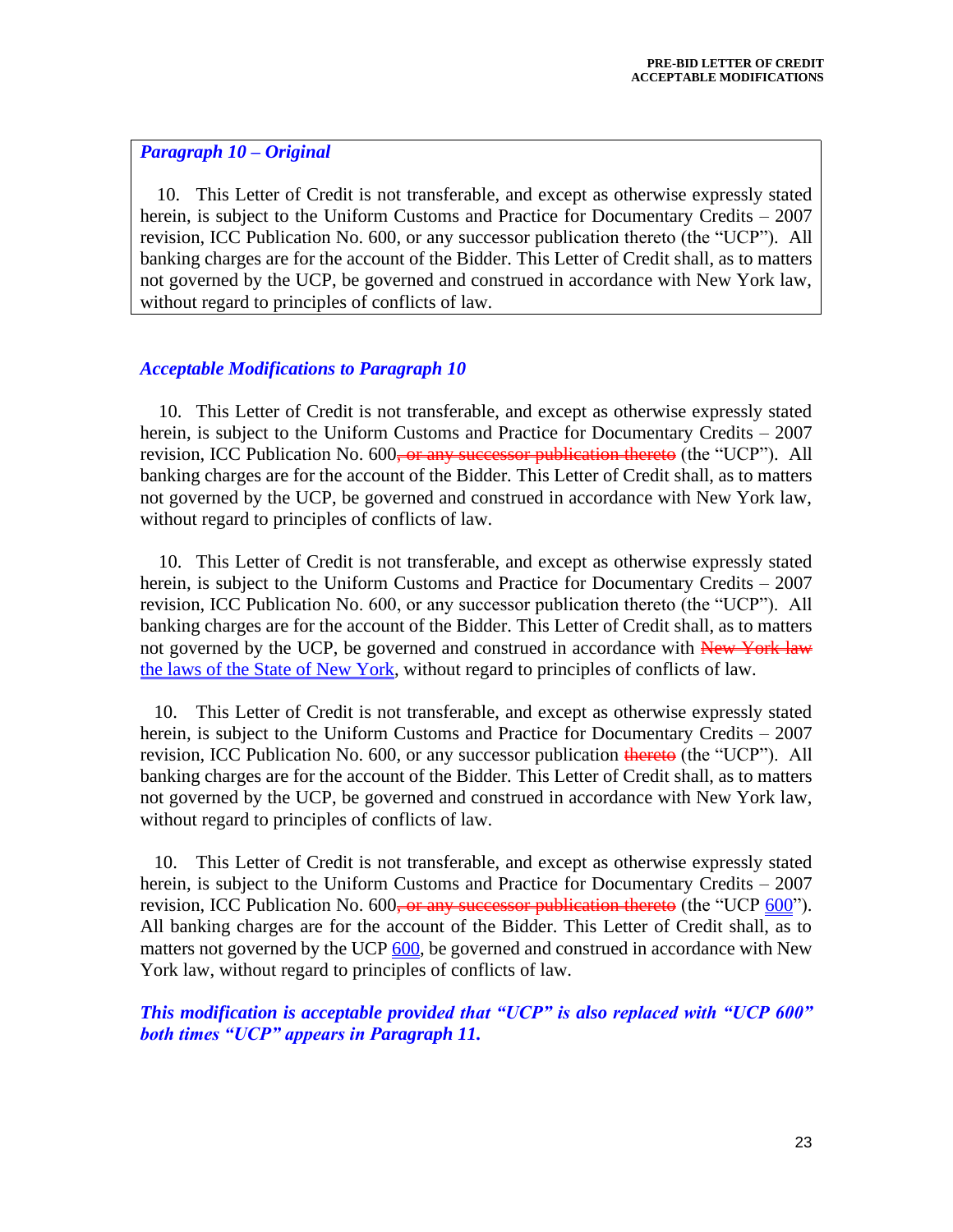#### *Paragraph 11 – Original*

11. Article 36 of the UCP as it applies to this Letter of Credit is hereby modified to provide as follows:

If on the last Business Day for presentation the place for presentation stated in this Letter of Credit is for any reason closed, then the last day for presentation is automatically extended to the day occurring thirty calendar days after the place for presentation re-opens for business.

Article 36 of the UCP as it applies to this Letter of Credit is hereby further modified by providing that any alternate place for presentation we may designate pursuant to this rule must be in the United States.

# *Acceptable Modifications to Paragraph 11*

11. Article 36 of the UCP as it applies to this Letter of Credit is hereby modified to provide as follows:

If on the last Business Day for presentation the place for presentation stated in this Letter of Credit is for any reason closed, then the last day for presentation is automatically extended to the day occurring thirty calendar days after the place for presentation re-opens for business.

Article 36 of the UCP as it applies to this Letter of Credit is hereby further modified by providing that any alternate place for presentation we that may may designate pursuant to this rule must be in the United States.

11. Article 36 of the UCP as it applies to this Letter of Credit is hereby modified to provide as follows:

If on the last Business Day for presentation the place for presentation stated in this Letter of Credit is for any reason closed, then the Issuing Bank hereby specifically agrees last day for presentation is automatically extended to effect payment if this Letter of Credit is drawn against within the day occurring thirty calendar days after the place for presentation re-opens for business.

Article 36 of the UCP as it applies to this Letter of Credit is hereby further modified by providing that any alternate place for presentation we may designate pursuant to this rule must be in the United States.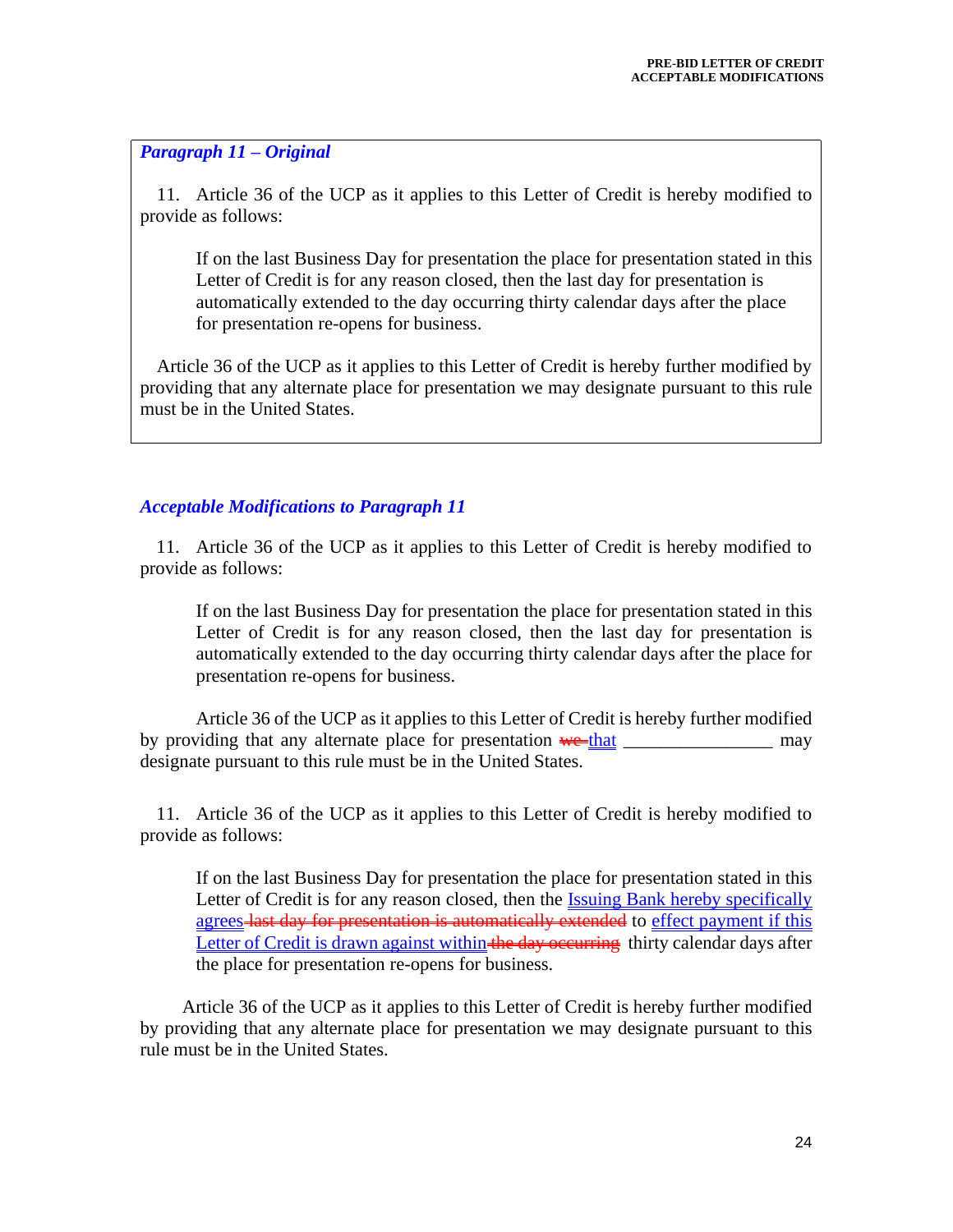# *Paragraph 12 – Original*

12. As used herein:

"Bidder" shall mean an entity that has successfully completed the Part 1 Proposal, and that submits the Part 2 Proposal.

"Business Day" shall mean any day on which commercial banks are not authorized or required to close in New York, NY and any day on which payments can be effected on the Fedwire system.

#### *Acceptable Modifications to Paragraph 12*

12. As used herein:

"Business Day" shall mean any day on which commercial banks are not authorized or required to close in New York, NYChicago, IL and any day on which payments can be effected on the Fedwire system.

*This acceptable modification to Paragraph 12 is illustrative. It is acceptable to replace "New York, NY" with any City and/or State within the United States as long as such change is generally consistent with any acceptable modification incorporated to Paragraphs 1, 5, and 9.*

12. As used herein:

"Bidder" shall mean **Example 2** [name of Bidder], which an entity which an entity and the same of Bidder]. that has successfully completed the Part 1 Proposal, and  $\frac{1}{\sqrt{1 + \frac{1}{n}} \cdot \frac{1}{n}}$  a Part 2 Proposal.

12. As used herein:

"RFP" shall mean "Request for Proposals".

12. As used herein:

"Bidder" shall mean **Figure 1** [ name of Bidder] an entity that has successfully completed the Part 1 Proposal, and that submits the Part 2 Proposal.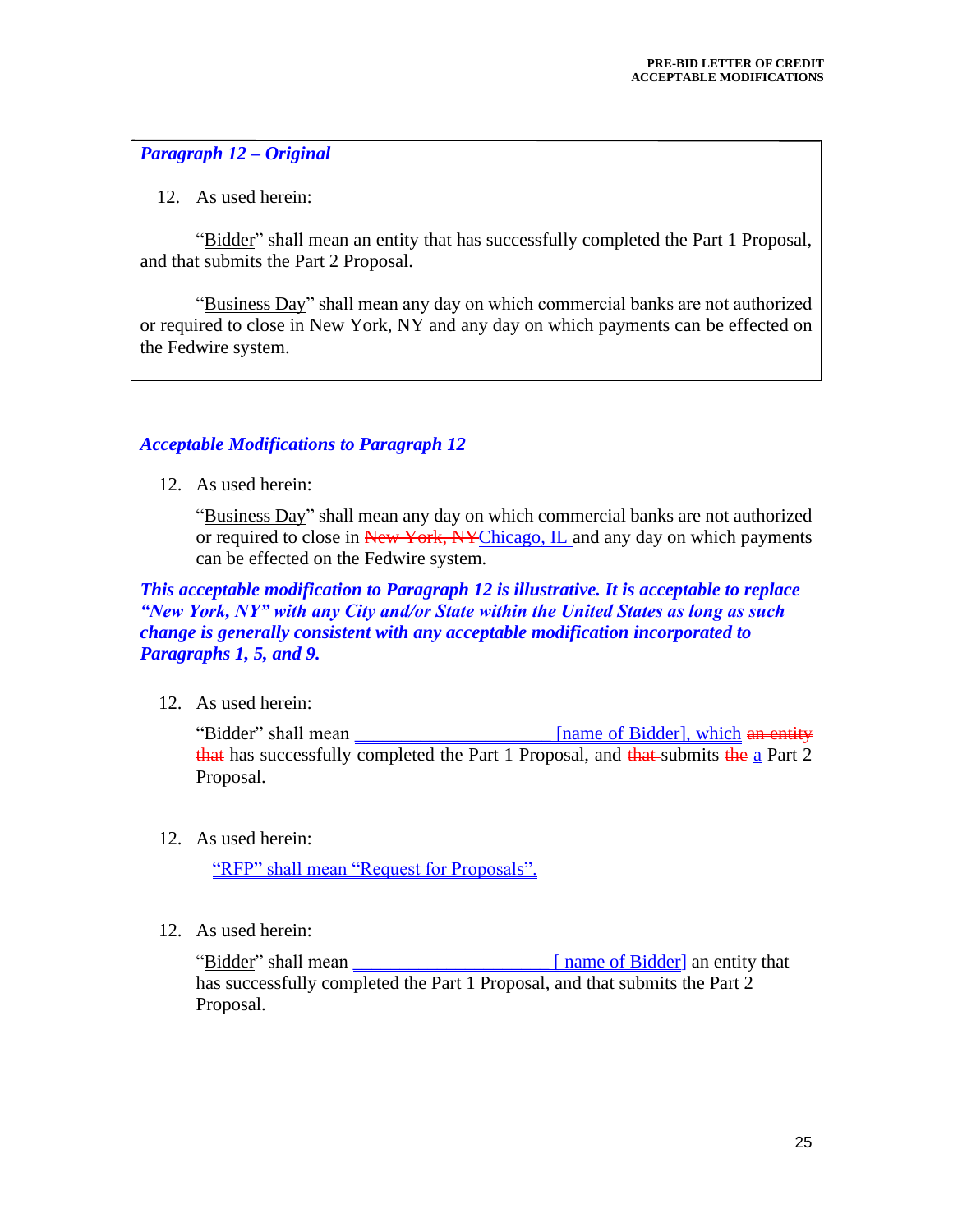12. As used herein:

"Bidder" shall mean \_\_\_\_\_\_\_\_\_\_\_\_\_\_\_\_\_\_\_\_\_\_\_ [name of Bidder], which is the  $\theta$ entity that has successfully completed the Part 1 Proposal, and that submits the Part 2 Proposal.

12. As used herein:

"Bidder" shall mean \_\_\_\_\_\_\_\_\_\_\_\_\_\_\_\_\_\_\_\_\_\_\_ [name of Bidder], which an entity that has successfully completed the Part 1 Proposal, and that submits the Part 2 Proposal.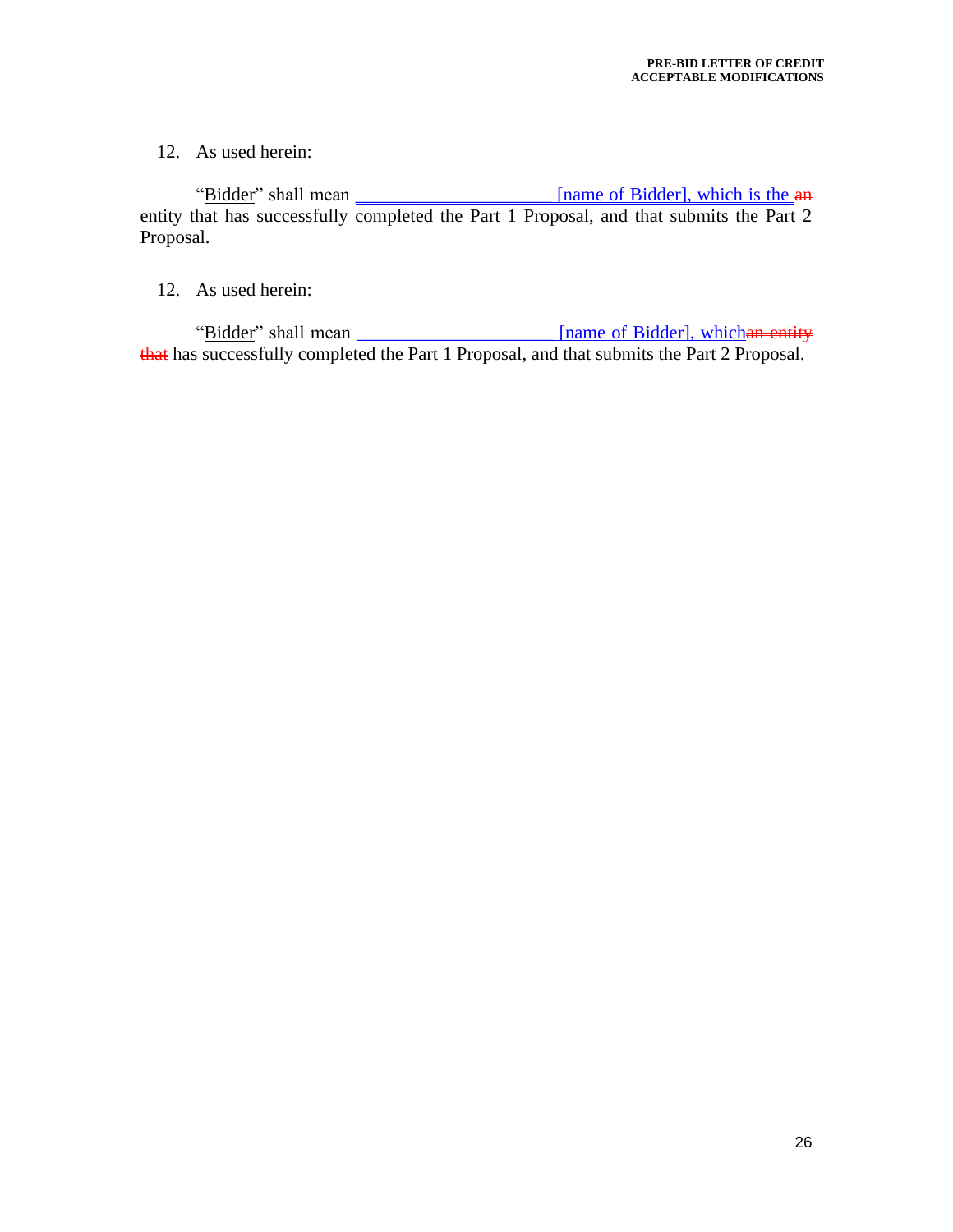# *Paragraph 13 – Original*

13. This Letter of Credit sets forth in full our undertaking, and such undertaking shall not in any way be modified, amended, changed, amplified or limited by reference to any document, instrument or agreement referred to herein, except for Annexes 1 through 3 hereto and the notices referred to herein; and any such reference shall not be deemed to incorporate herein by reference any document, instrument or agreement except as set forth above. Except as otherwise expressly stated herein, this Letter of Credit may not be amended or modified by us without the consent of an Authorized Officer of PECO or an Authorized Officer of the Independent Evaluator on behalf of PECO.

*Acceptable Modifications to Paragraph 13*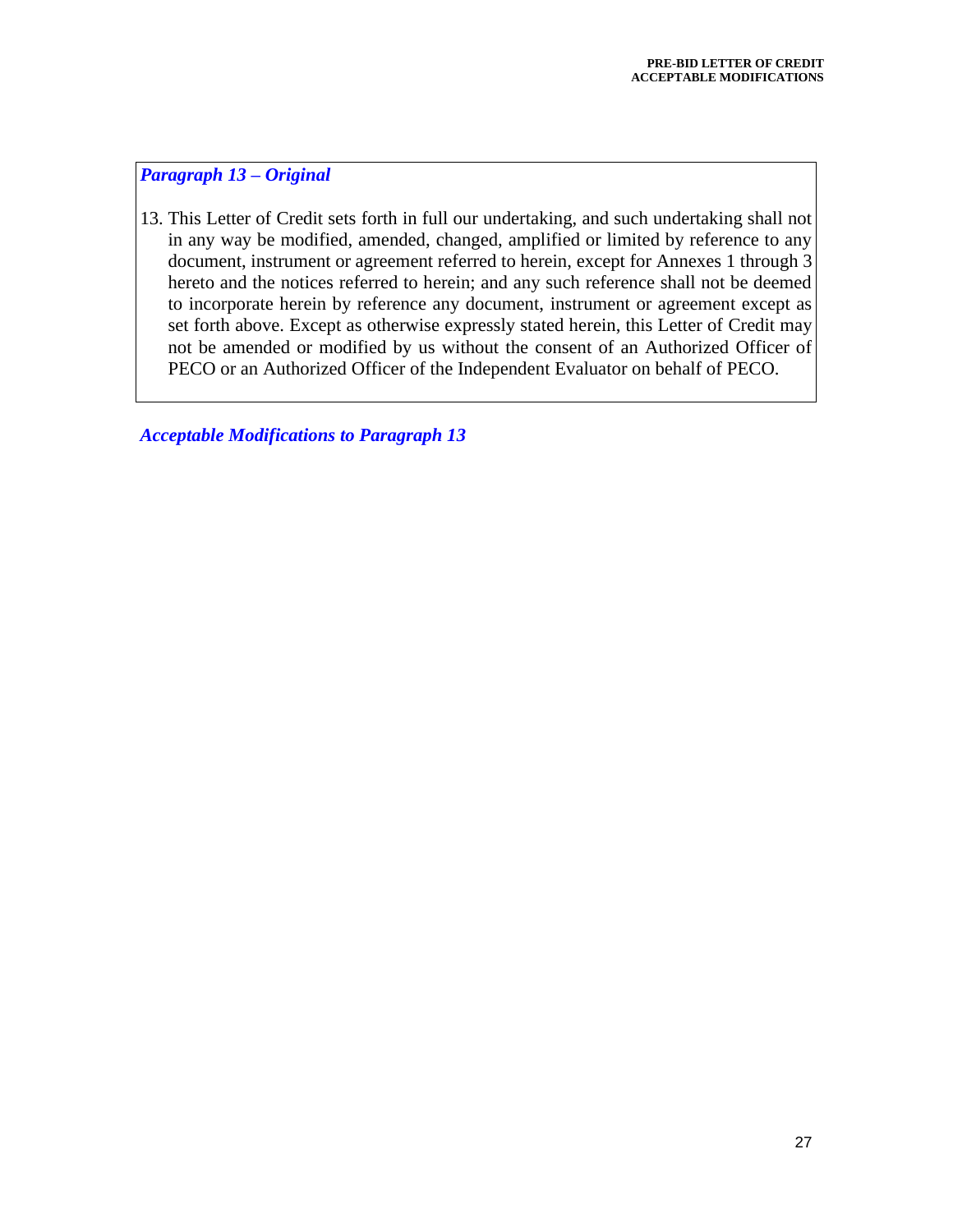*Paragraph 14 – Original*

14. We, the Issuing Bank, certify that as of the Date of Issuance our senior unsecured debt is rated "A-" or better by S&P Global Ratings, or "A3" or higher from Moody's Investors Service.

*Acceptable Modifications to Paragraph 14*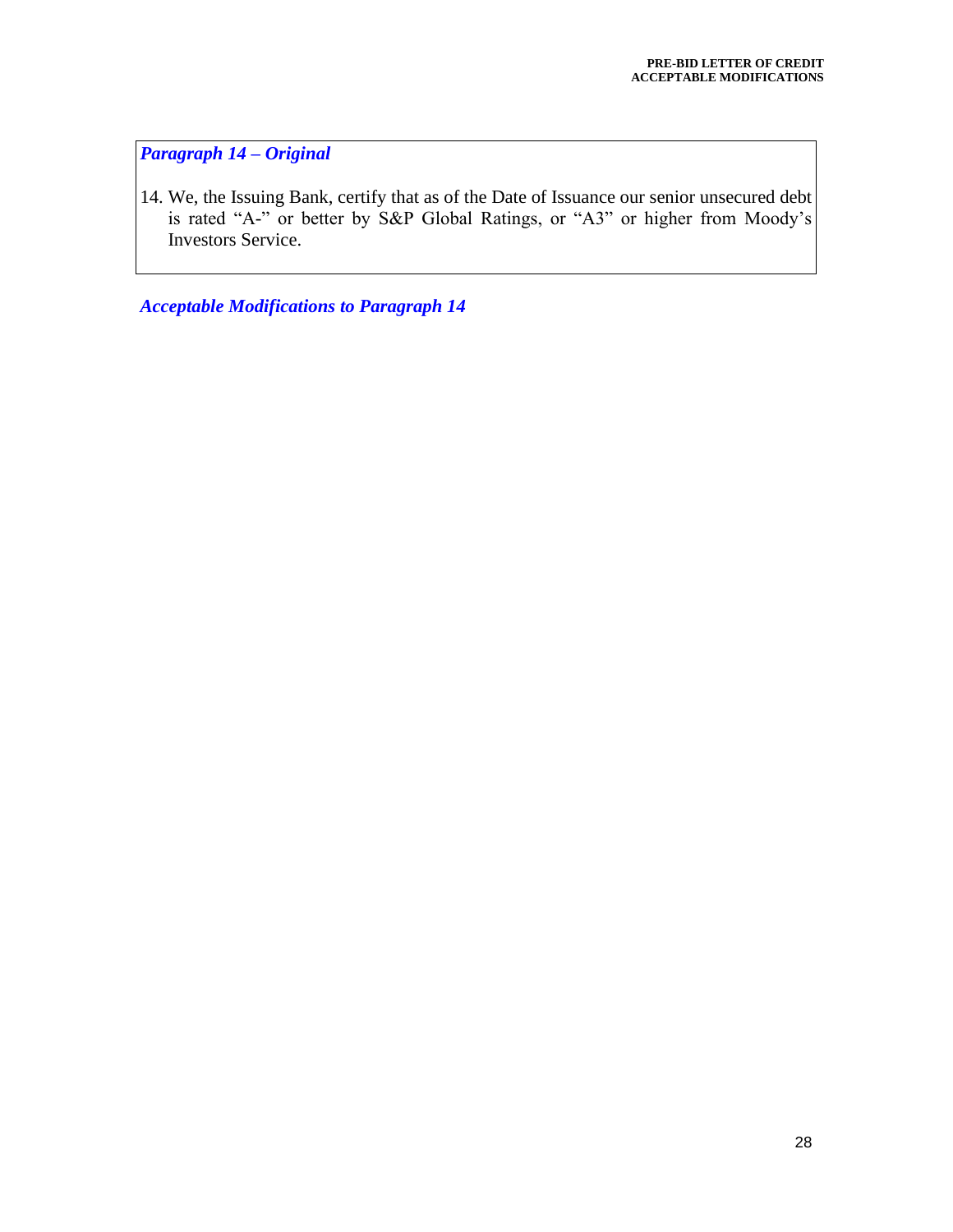## *Paragraph 15 – Original*

15. This original Letter of Credit has been sent to the Independent Evaluator via electronic means only at [PECOProcurement@nera.com](mailto:PECOProcurement@nera.com) (as per Bidder's instructions, the Independent Evaluator holds the Letter of Credit for the benefit of PECO). We confirm that the electronic PDF file of the Letter of Credit (together with subsequent amendments, if any) serves as the operative instrument. PECO Energy Company may use the electronic PDF file of the Letter of Credit (together with subsequent amendments, if any) as it would a hardcopy original. The aggregate amount paid to PECO during the validity of this Letter of Credit will not exceed the amount of this Letter of Credit. Any demands or communications in the form of the attached Annexes or other communications directed to us under this Letter of Credit must be signed by an Authorized Officer of PECO. Acceptance or rejection of any amendments to this Letter of Credit must be signed by an Authorized Officer of PECO or an Authorized Officer of the Independent Evaluator on behalf of PECO.

# *Acceptable Modifications to Paragraph 15*

15. This original Letter of Credit has been sent to the Independent Evaluator via electronic means only at [PECOProcurement@nera.com](mailto:PECOProcurement@nera.com) (as per Bidder's instructions, the Independent Evaluator holds the Letter of Credit for the benefit of PECO). We confirm that the electronic PDF file of the Letter of Credit (together with subsequent amendments, if any) serves as the operative instrument. PECO Energy Company may use the electronic PDF file of the Letter of Credit (together with subsequent amendments, if any) as it would a hardcopy original. The aggregate amount paid to PECO during the validity of this Letter of Credit will not exceed the amount of this Letter of Credit. Any demands or communications in the form of the attached Annexes or other communications directed to us under this Letter of Credit must be signed by an Authorized Officer of PECO. Acceptance or rejection of any amendments to this Letter of Credit must be signed by an Authorized Officer of PECO or an Authorized Officer of the Independent Evaluator on behalf of PECO. Functional title of PECO authorized officers (President, Treasurer, any Vice President, any Senior Vice President, any Managing Director, any Director, any Associate Director, or any Assistant Treasurer) must be clearly indicated after respective signature in any demands or communications presented to us.

15. This original Letter of Credit **has been** will be sent to the Independent Evaluator via electronic means only at [PECOProcurement@nera.com](mailto:PECOProcurement@nera.com) (as per Bidder's instructions, the Independent Evaluator **holdswill** hold the Letter of Credit for the benefit of PECO). We confirm that the electronic PDF file of the Letter of Credit (together with subsequent amendments, if any) serves as the operative instrument. PECO Energy Company may use the electronic PDF file of the Letter of Credit (together with subsequent amendments, if any) as it would a hardcopy original. The aggregate amount paid to PECO during the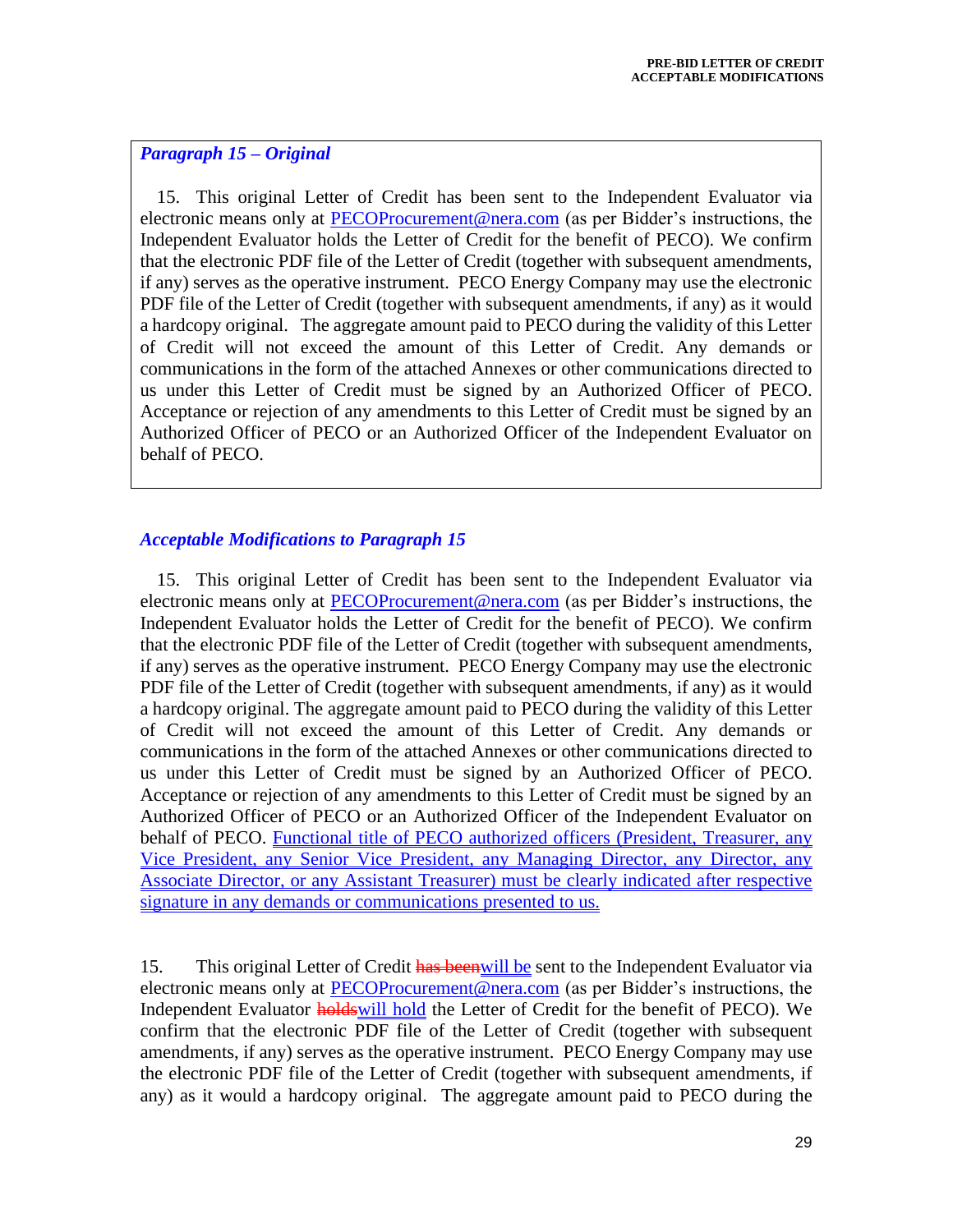validity of this Letter of Credit will not exceed the amount of this Letter of Credit. Any demands or communications in the form of the attached Annexes or other communications directed to us under this Letter of Credit must be signed by an Authorized Officer of PECO. Acceptance or rejection of any amendments to this Letter of Credit must be signed by an Authorized Officer of PECO or an Authorized Officer of the Independent Evaluator on behalf of PECO.

15. This original Letter of Credit has been is being sent to the Independent Evaluator via electronic means only at [PECOProcurement@nera.com](mailto:PECOProcurement@nera.com) (as per Bidder's instructions, the Independent Evaluator **holds** will hold the Letter of Credit for the benefit of PECO). We confirm that the electronic PDF file of the Letter of Credit (together with subsequent amendments, if any) serves as the operative instrument. PECO Energy Company may use the electronic PDF file of the Letter of Credit (together with subsequent amendments, if any) as it would a hardcopy original. The aggregate amount paid to PECO during the validity of this Letter of Credit will not exceed the amount of this Letter of Credit. Any demands or communications in the form of the attached Annexes or other communications directed to us under this Letter of Credit must be signed by an Authorized Officer of PECO. Acceptance or rejection of any amendments to this Letter of Credit must be signed by an Authorized Officer of PECO or an Authorized Officer of the Independent Evaluator on behalf of PECO.

15. This original Letter of Credit has been sent to the Independent Evaluator via electronic means only at [PECOProcurement@nera.com](mailto:PECOProcurement@nera.com) (as per Bidder's instructions, the Independent Evaluator holds the Letter of Credit for the benefit of PECO). We confirm that the electronic PDF file of the Letter of Credit (together with subsequent amendments, if any) serves as the operative instrument. PECO Energy Company may use the electronic PDF file of the Letter of Credit (together with subsequent amendments, if any) as it would a hardcopy original. The electronic transmission of the Letter of Credit and/or amendment shall serve as the original instrument. PECO Energy Company may use the electronic transmission of the Letter of Credit and/or amendment as it would a hardcopy original. The aggregate amount paid to PECO during the validity of this Letter of Credit will not exceed the amount of this Letter of Credit. Any demands or communications in the form of the attached Annexes or other communications directed to us under this Letter of Credit must be signed by an Authorized Officer of PECO. Acceptance or rejection of any amendments to this Letter of Credit must be signed by an Authorized Officer of PECO or an Authorized Officer of the Independent Evaluator on behalf of PECO.

15. This original Letter of Credit has been sent to the Independent Evaluator via electronic means only at [PECOProcurement@nera.com](mailto:PECOProcurement@nera.com) (as per Bidder's instructions, the Independent Evaluator holds the Letter of Credit for the benefit of PECO). We confirm that the electronic PDF file of the Letter of Credit (together with subsequent amendments, if any) serves as the operative instrument. PECO Energy Company may use the electronic PDF file of the Letter of Credit (together with subsequent amendments, if any) as it would a hardcopy original. The Beneficiary may use the PDF copy of the Letter of Credit No. xxxxxxxx to draw on us in accordance with the terms and conditions of the Letter of Credit. The aggregate amount paid to PECO during the validity of this Letter of Credit will not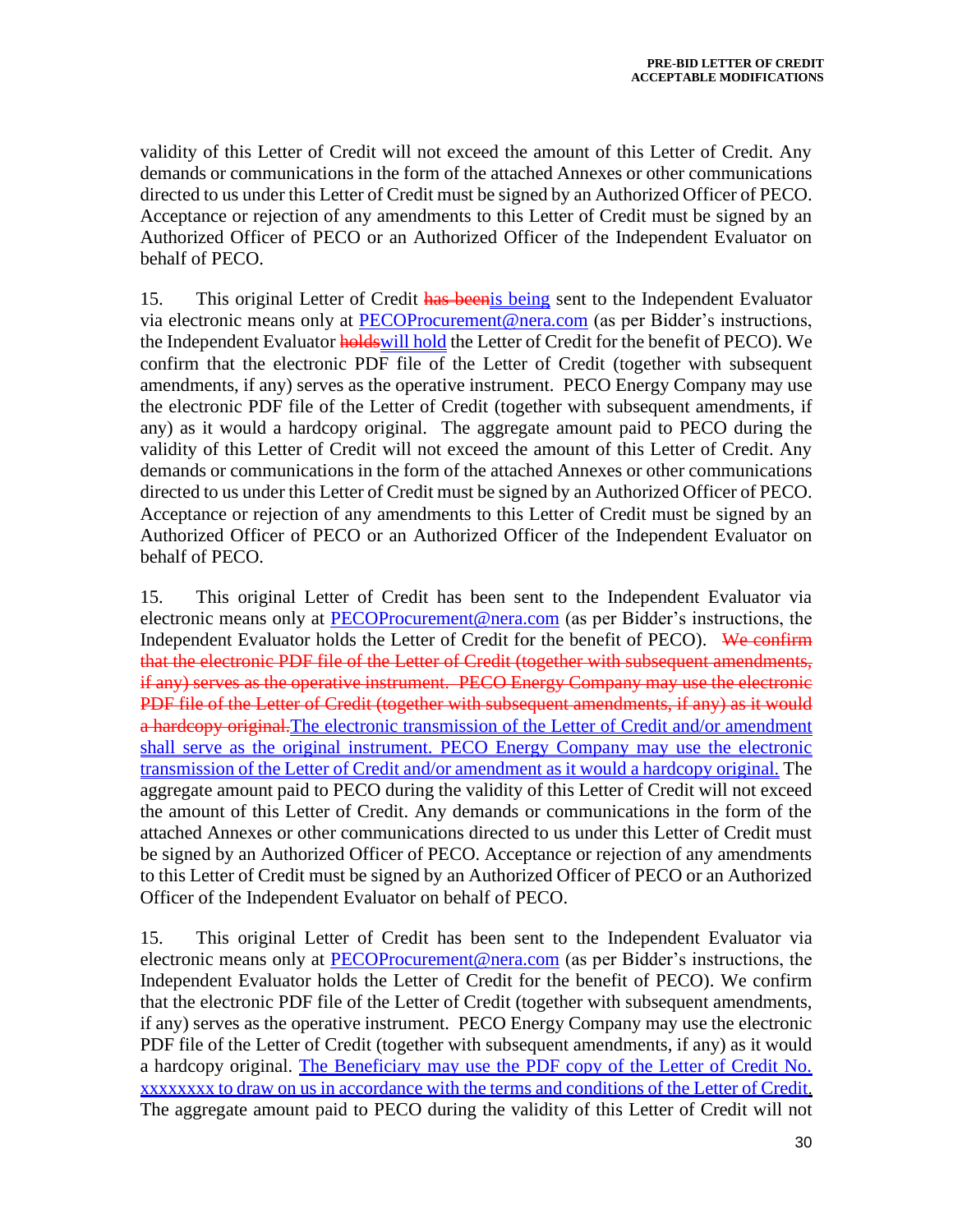exceed the amount of this Letter of Credit. Any demands or communications in the form of the attached Annexes or other communications directed to us under this Letter of Credit must be signed by an Authorized Officer of PECO. Acceptance or rejection of any amendments to this Letter of Credit must be signed by an Authorized Officer of PECO or an Authorized Officer of the Independent Evaluator on behalf of PECO.

15. This original Letter of Credit has been sent to the Independent Evaluator via electronic means only at [PECOProcurement@nera.com](mailto:PECOProcurement@nera.com) (as per Bidder's instructions, the Independent Evaluator holds the Letter of Credit for the benefit of PECO). We confirm that the electronic PDF file of the Letter of Credit (together with subsequent amendments, if any) serves as the operative instrument. PECO Energy Company may use the electronic PDF file of the Letter of Credit (together with subsequent amendments, if any) as it would a hardcopy original. The aggregate amount paid to PECO during the validity of this Letter of Credit will not exceed the amount of this Letter of Credit. Any demands or communications in the form of the attached Annexes or other communications directed to us under this Letter of Credit must be signed by an Authorized Officer of PECO. Acceptance or rejection of any amendments to this Letter of Credit must be signed by an Authorized Officer of PECO or an Authorized Officer of the Independent Evaluator on behalf of PECO. This letter of credit may be signed by the Issuing Bank with either a digital or original signature, either of which shall be legally-valid and enforceable.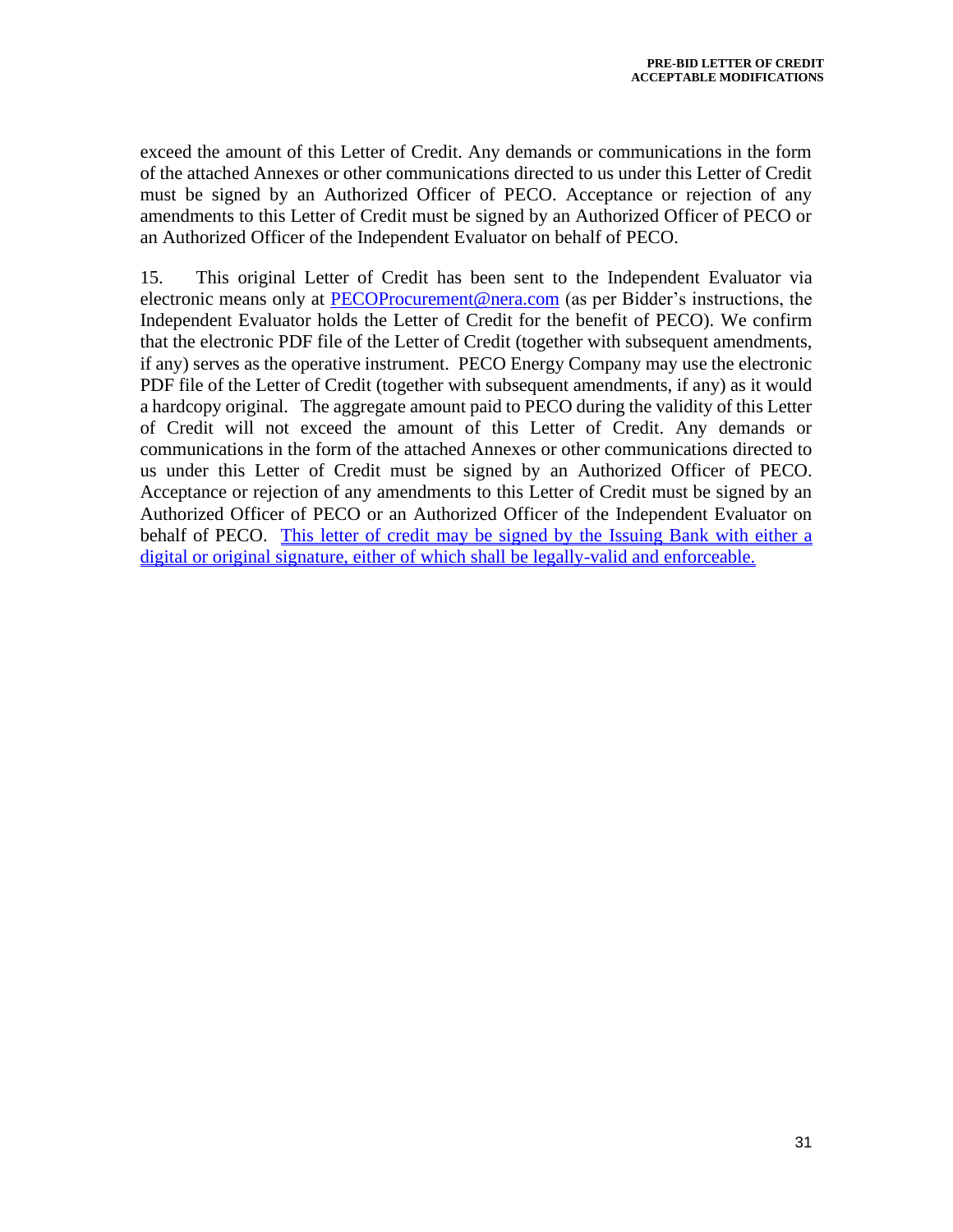# *The following paragraph may be included as Paragraph 16*

16. Should you have occasion to contact us regarding this Letter of Credit, kindly direct your communication to the attention of: \_\_\_\_\_\_\_\_\_\_\_\_\_\_\_\_\_\_\_\_\_\_ [representative] at [phone number], making specific reference to this Letter of Credit No.

16. Should you have occasion to contact us regarding this Letter of Credit, kindly direct your communication to the attention of \_\_\_\_\_\_\_\_\_\_\_\_\_\_\_\_\_\_\_\_\_ at [phone number], making specific reference to this Letter of Credit No. \_\_\_\_\_\_\_\_\_\_\_\_\_\_\_\_\_\_\_\_\_.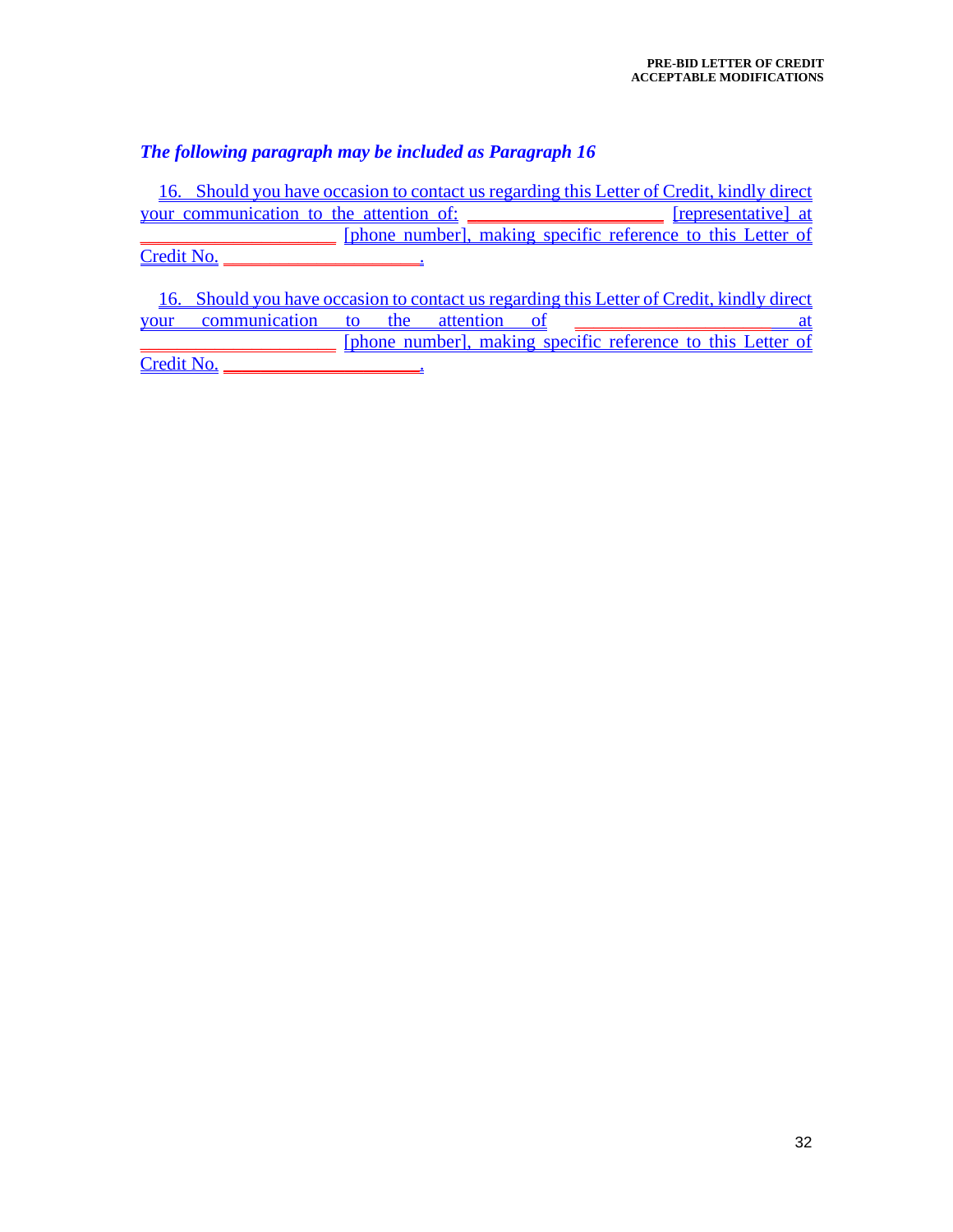#### *The following may be added as an administrative note*

| CERTAIN ADMINISTRATIVE SERVICES FOR      |  |                | Bank                      |
|------------------------------------------|--|----------------|---------------------------|
| <b>MAY BE PROVIDED BY</b>                |  |                | [Bank Agent], THROUGH ITS |
| [Branch Name], OR ANY DIRECT OR INDIRECT |  |                |                           |
| <b>MAJORITY OWNED SUBSIDIARY OF</b>      |  | <b>IBankl.</b> |                           |

[Bank] BY: BETRIEF EXECUTE: [Bank Agent], AS AUTHORIZED AGENT

ALL PARTIES TO THIS LETTER OF CREDIT ARE ADVISED THAT THE U.S. GOVERNMENT HAS IN PLACE CERTAIN SANCTIONS AGAINST CERTAIN COUNTRIES, INDIVIDUALS, ENTITIES, AND VESSELS. [BANK], INCLUDING BRANCHES AND, IN CERTAIN CIRCUMSTANCES, SUBSIDIARIES, ARE/WILL BE PROHIBITED FROM ENGAGING IN TRANSACTIONS OR OTHER ACTIVITIES WITHIN THE SCOPE OF APPLICABLE SANCTIONS.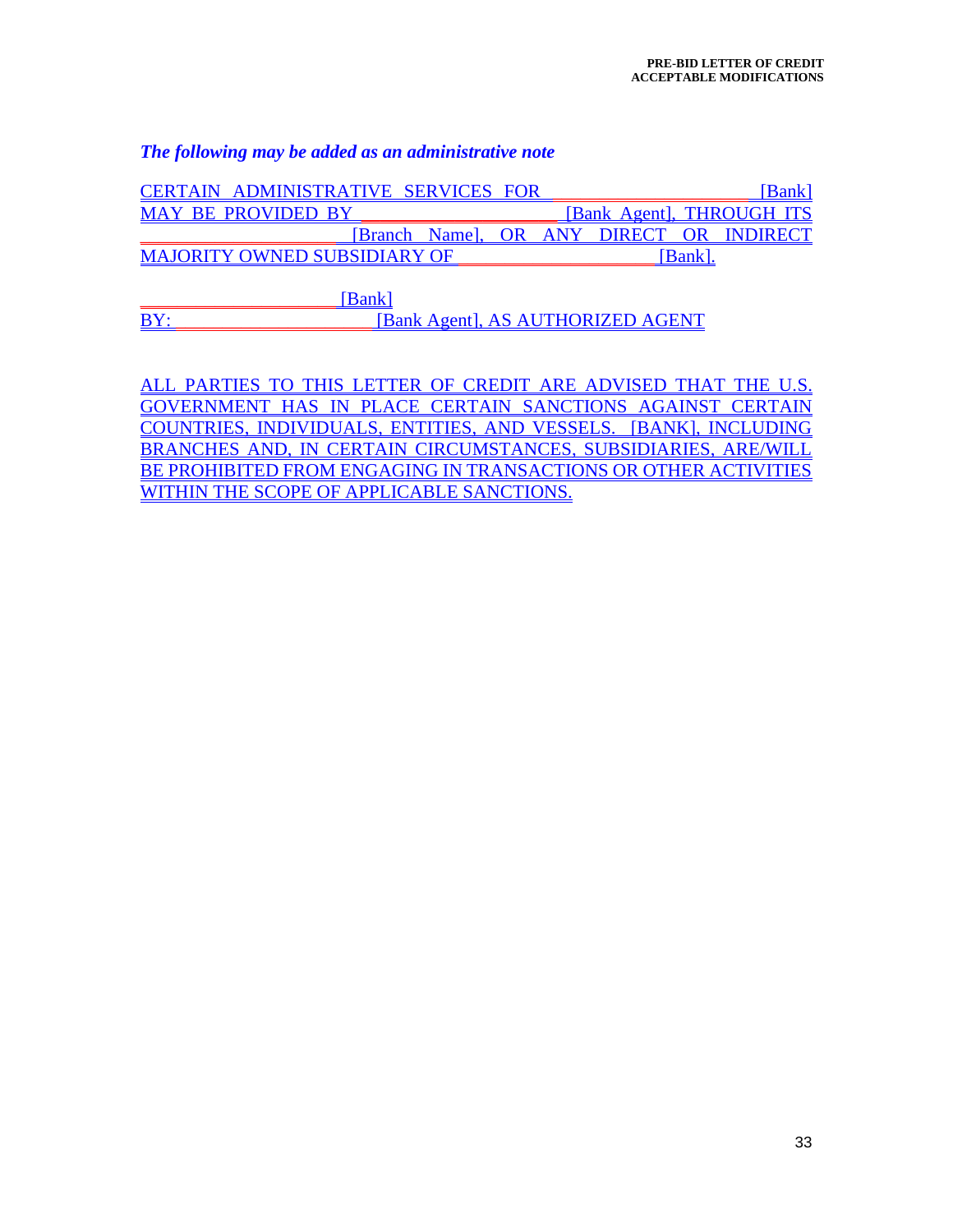| <b>Signature - Original</b> |                   |
|-----------------------------|-------------------|
|                             | Very truly yours, |
|                             | [Issuing Bank]    |
|                             | Signature:        |
|                             | Name:             |
|                             | Title:            |
|                             | Date:             |
|                             |                   |

# *Acceptable Modifications to the Signature Block*

S1. <del>Very truly yours,</del>

| <b>Hasuing Bank</b>   |                             |
|-----------------------|-----------------------------|
|                       |                             |
| Authorized Signature. | <b>Authorized Signature</b> |
| Name:                 | <u>Name:</u>                |
| Title:                | <u>Title:</u>               |
| Date:                 | Date:                       |

S1. Very truly yours, [Issuing Bank]

| <b>Authorized Signatory</b> |  |
|-----------------------------|--|
| Signature:                  |  |
| Name:                       |  |
| Title:                      |  |
| Date:                       |  |

S1. Very truly yours,

| [Issuing Bank]        |                             |
|-----------------------|-----------------------------|
|                       | Bv:                         |
| Authorized Signature: | <b>Authorized Signature</b> |
| Name:                 | <u>Name:</u>                |
| Title:                | <u>Title:</u>               |
| Date:                 | Date:                       |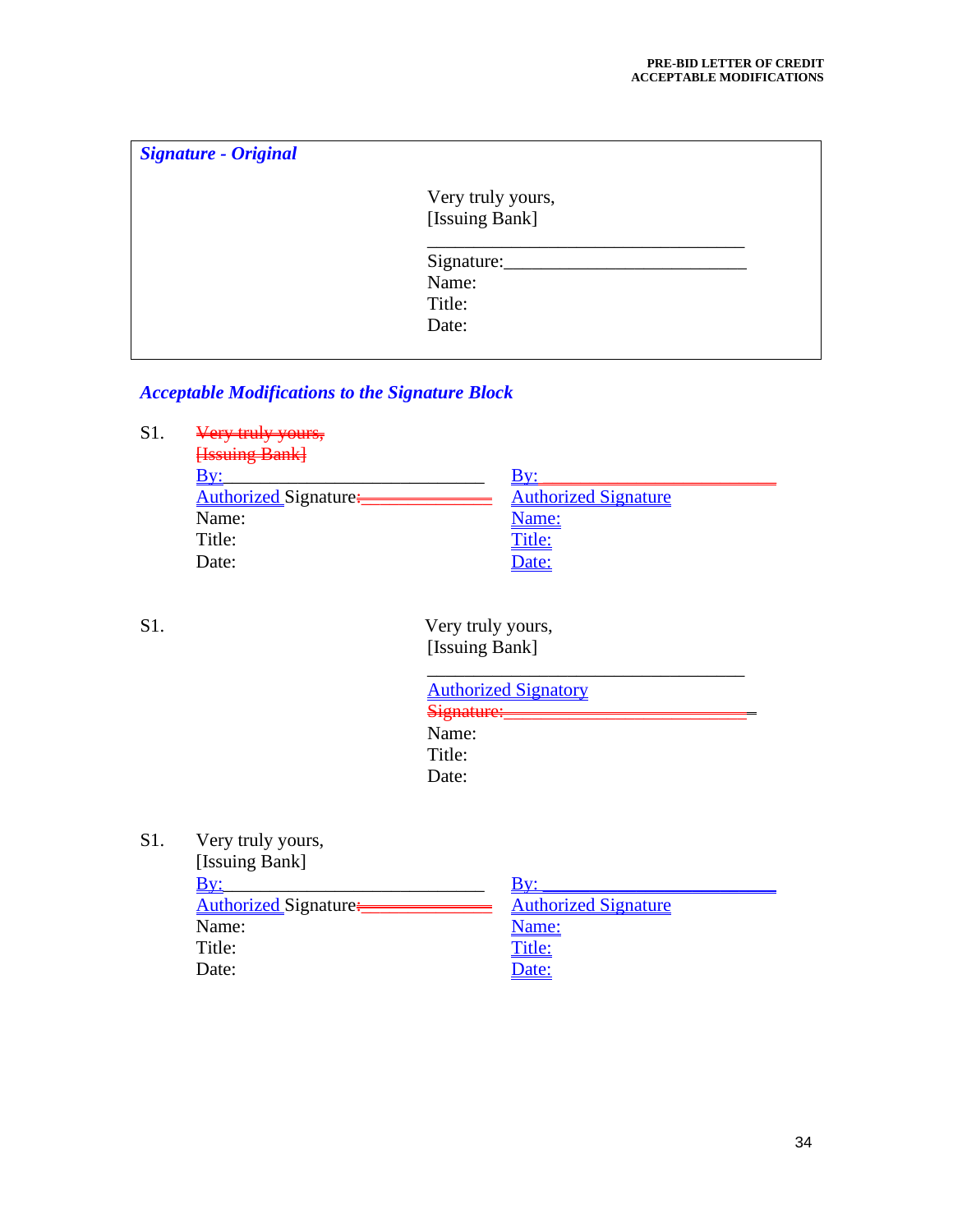# *Annex 1 – Original*

# *Annex 1 to Letter of Credit* DRAWING UNDER LETTER OF CREDIT NO. \_\_\_\_\_\_\_\_  $\,$ , 20 To: [Issuing Bank] [Address] Attention: Standby Letter of Credit Unit Ladies and Gentlemen: The undersigned is making a drawing under your Letter of Credit No. \_\_\_\_\_\_\_\_\_\_\_\_\_ (the "Letter of Credit") in the amount specified below and hereby certifies to you as follows: 1. Capitalized terms used herein that are not defined herein shall have the meanings ascribed thereto in the Letter of Credit. 2. The undersigned is making a drawing under the Letter of Credit. The amount to be received by PECO is (USD) \$ 3. Pursuant to Paragraph 2 of the Letter of Credit No. \_\_\_\_\_\_\_\_\_, dated \_\_\_\_\_\_\_\_\_\_\_\_\_, the undersigned is entitled to make a drawing under the Letter of Credit in as much as the Bidder has **interval** and the set of the set of the set of the set of the set of the set of the set of the set of the set of the set of the set of the set of the set of the set of the set of the set of th from conditions  $(a) - (c)$  of Paragraph 2 of the Letter of Credit]. 4. The undersigned acknowledges that, upon your honoring the drawing herein requested, the amount of the Letter of Credit available for drawing shall be automatically decreased by the amount of this drawing honored by you. Very truly yours, PECO Energy Company  $Bv$ Name: Title: Date: cc: [Bidder]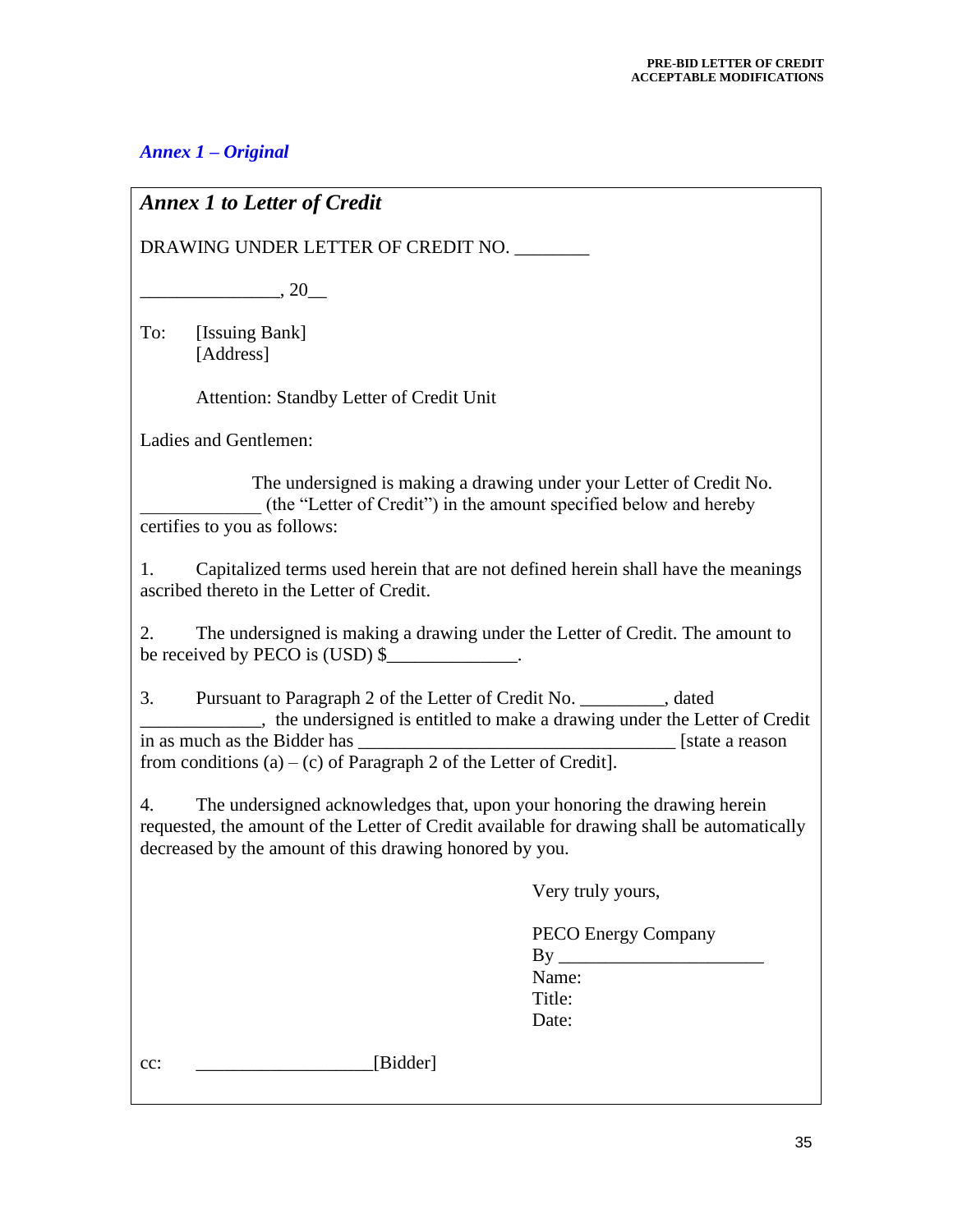#### *Acceptable Modifications to Annex 1*

#### *A1.1 Annex 1 to Letter of Credit*

DRAWING UNDER LETTER OF CREDIT NO. \_\_\_\_\_\_\_\_

 $\frac{1}{20}$ , 20

To: [Issuing Bank] [Address]

Attention: Standby Letter of Credit Unit[Insert Alternate Department Name]

*This modification to change the name of the department is acceptable provided that the same change to the name of the department is also made in Annex 3.*

#### *A1.2 Annex 1 to Letter of Credit*

DRAWING UNDER LETTER OF CREDIT NO. \_\_\_\_\_\_\_\_

 $, 20$ 

To: [Issuing Bank] [Address]

Attention: Standby Letter of Credit Unit

#### *A1.3 Annex 1 to Letter of Credit*

DRAWING UNDER LETTER OF CREDIT NO. \_\_\_\_\_\_\_\_

 $\frac{1}{20}$ , 20

To: [Issuing Bank] [Address]

Attention Attn.: Standby Letter of Credit Unit

#### *A1.4 Annex 1 to Letter of Credit*

2. The undersigned is making a drawing under the Letter of Credit. The amount to be received by PECO is  $(USD) \$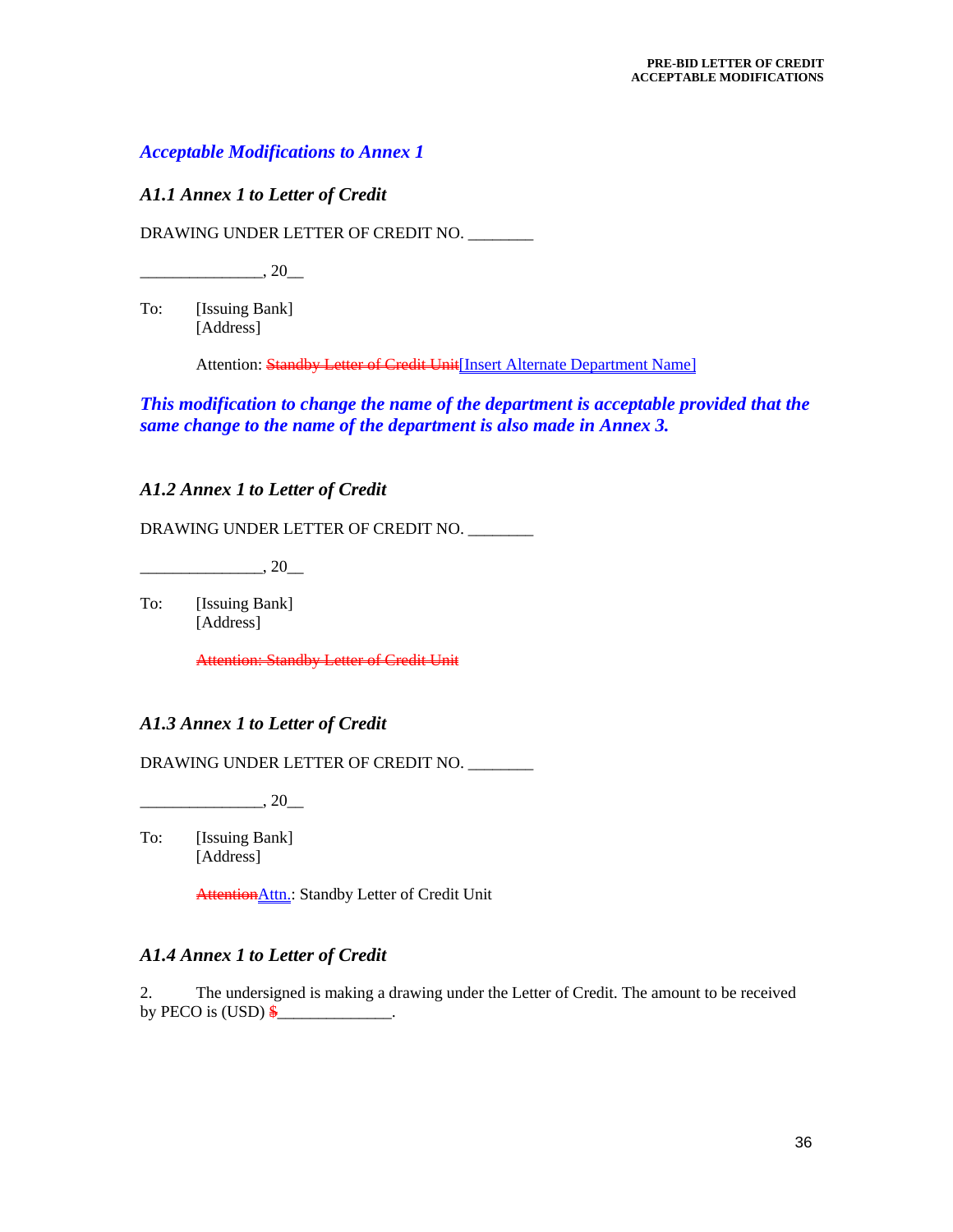# *Annex 2 – Original*

| <b>Annex 2 to Letter of Credit</b>                                            |
|-------------------------------------------------------------------------------|
| <b>SIGHT DRAFT</b>                                                            |
| Amount: $(USD)$ \$                                                            |
|                                                                               |
| At sight, pay to the order of PECO Energy Company the sum of<br>U.S. Dollars. |
| of<br>[identify Issuing Bank] dated<br>$\begin{array}{c} \hline \end{array}$  |
|                                                                               |
| <b>PECO Energy Company</b>                                                    |
| Name:<br>Title:<br>Date:                                                      |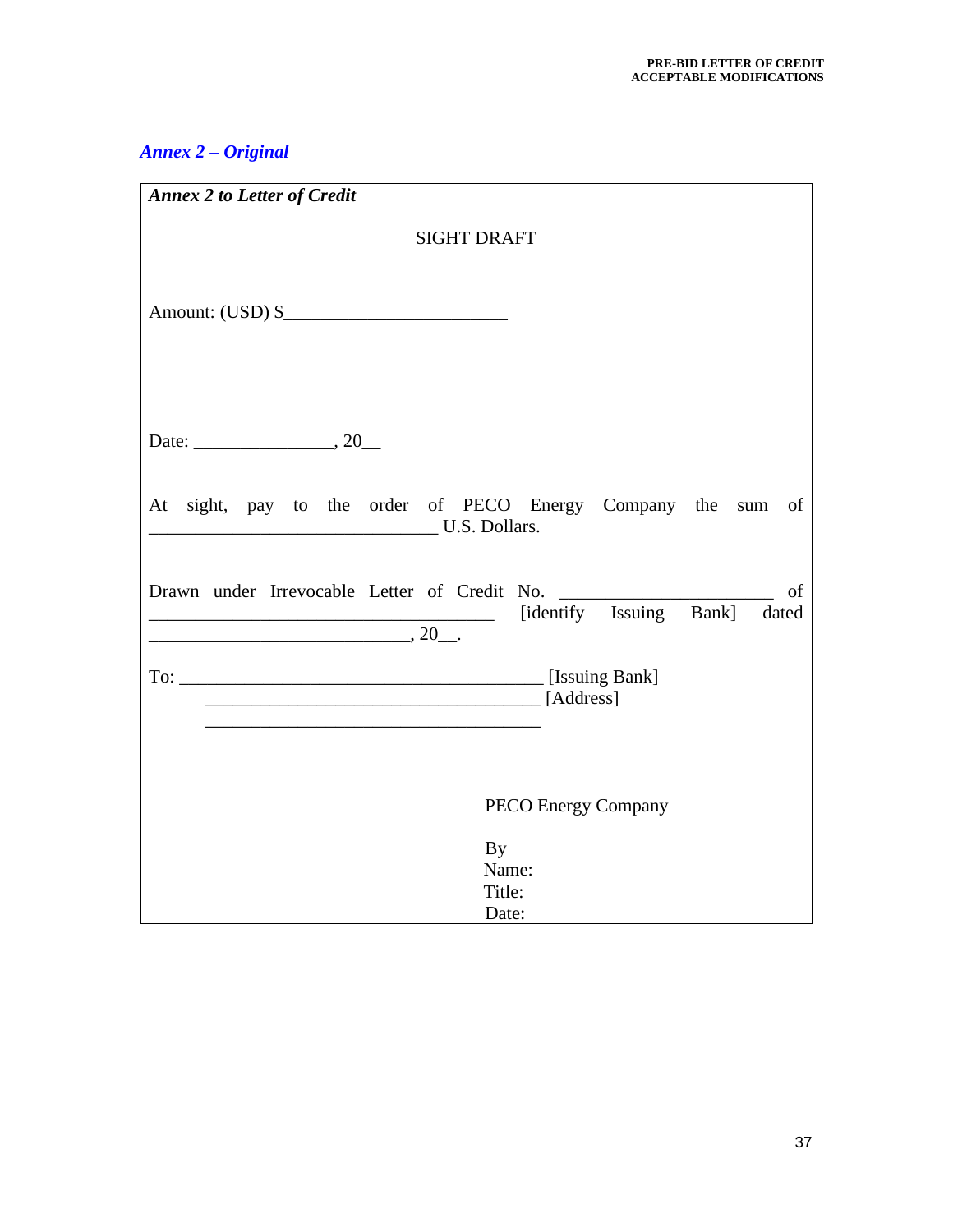*Acceptable Modifications to Annex 2*

*A2.1 Annex 2 to Letter of Credit*

SIGHT DRAFT

Amount: (USD) \$\_\_\_\_\_\_\_\_\_\_\_\_\_\_\_\_\_\_\_\_\_\_\_\_

*A2.2 Annex 2 to Letter of Credit*

To: \_\_\_\_\_\_\_\_\_\_\_\_\_\_\_\_\_\_\_\_\_\_\_\_\_\_\_\_\_\_\_\_\_\_\_\_\_\_\_ [Issuing Bank] \_\_\_\_\_\_\_\_\_\_\_\_\_\_\_\_\_\_\_\_\_\_\_\_\_\_\_\_\_\_\_\_\_\_\_\_ [Address]

> \_\_\_\_\_\_\_\_\_\_\_\_\_\_\_\_\_\_\_\_\_\_\_\_\_\_\_\_\_\_\_\_\_\_\_\_ Attn: [Insert Department Name]

*This modification to add the attention line is acceptable provided that this modification is also made to the attention lines in Annexes 1 and 3.*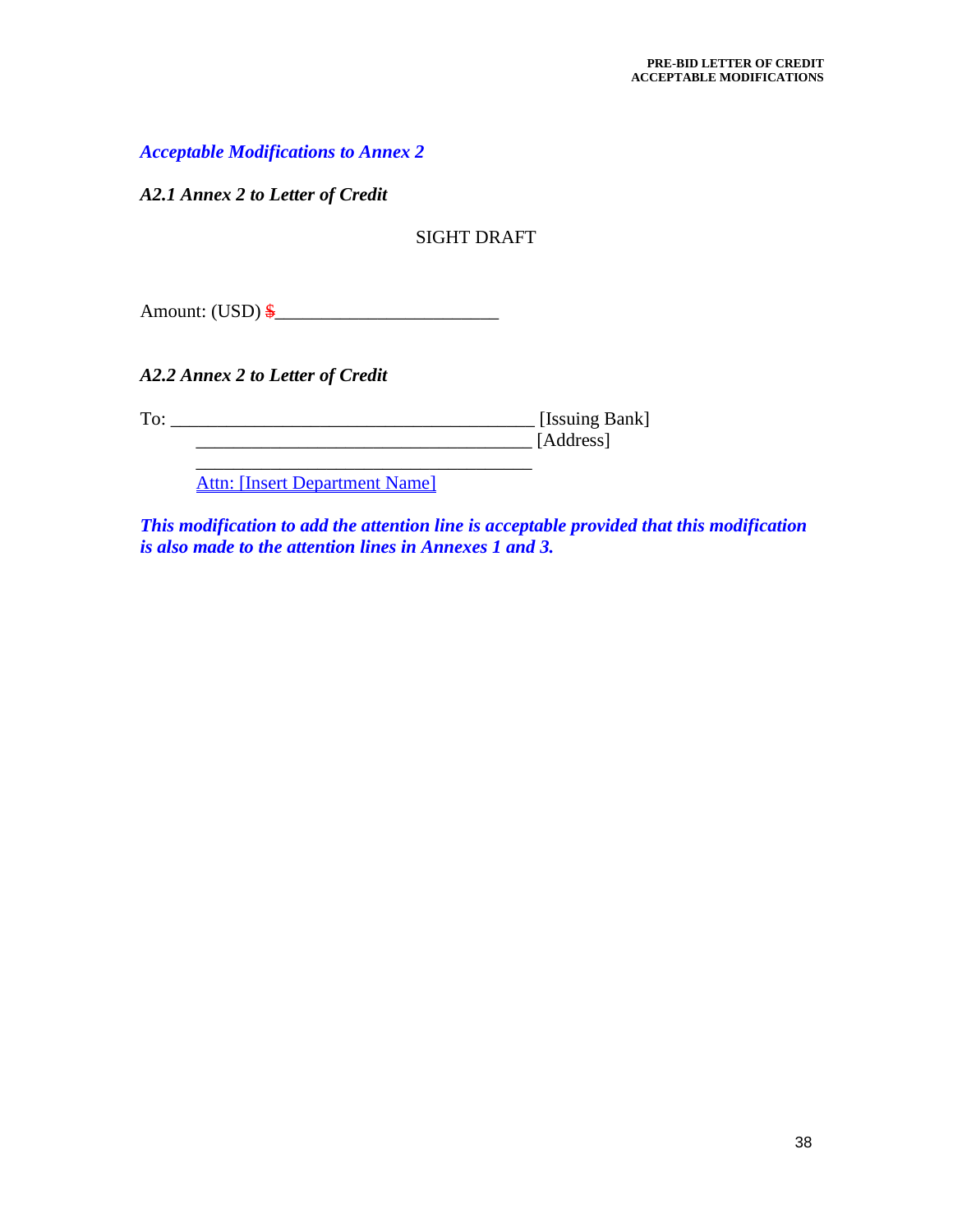# *Annex 3 (Certificate of Cancellation) – Original*

| <b>Annex 3 to Letter of Credit</b>                                                                                              |  |  |  |  |
|---------------------------------------------------------------------------------------------------------------------------------|--|--|--|--|
| <b>CERTIFICATE OF CANCELLATION</b>                                                                                              |  |  |  |  |
| $\sim$ 20                                                                                                                       |  |  |  |  |
| To:<br>[Issuing Bank]<br>[Address]                                                                                              |  |  |  |  |
| Attention: Standby Letter of Credit Unit/Your Letter of Credit No. _____________                                                |  |  |  |  |
| Ladies and Gentlemen:                                                                                                           |  |  |  |  |
| The undersigned hereby certifies to you that the above-referenced Letter of Credit may<br>be cancelled without further payment. |  |  |  |  |
| PECO Energy Company                                                                                                             |  |  |  |  |
|                                                                                                                                 |  |  |  |  |
| Name:<br>Title:                                                                                                                 |  |  |  |  |
| Date:                                                                                                                           |  |  |  |  |
|                                                                                                                                 |  |  |  |  |
|                                                                                                                                 |  |  |  |  |
| [Bidder]<br>$cc$ :                                                                                                              |  |  |  |  |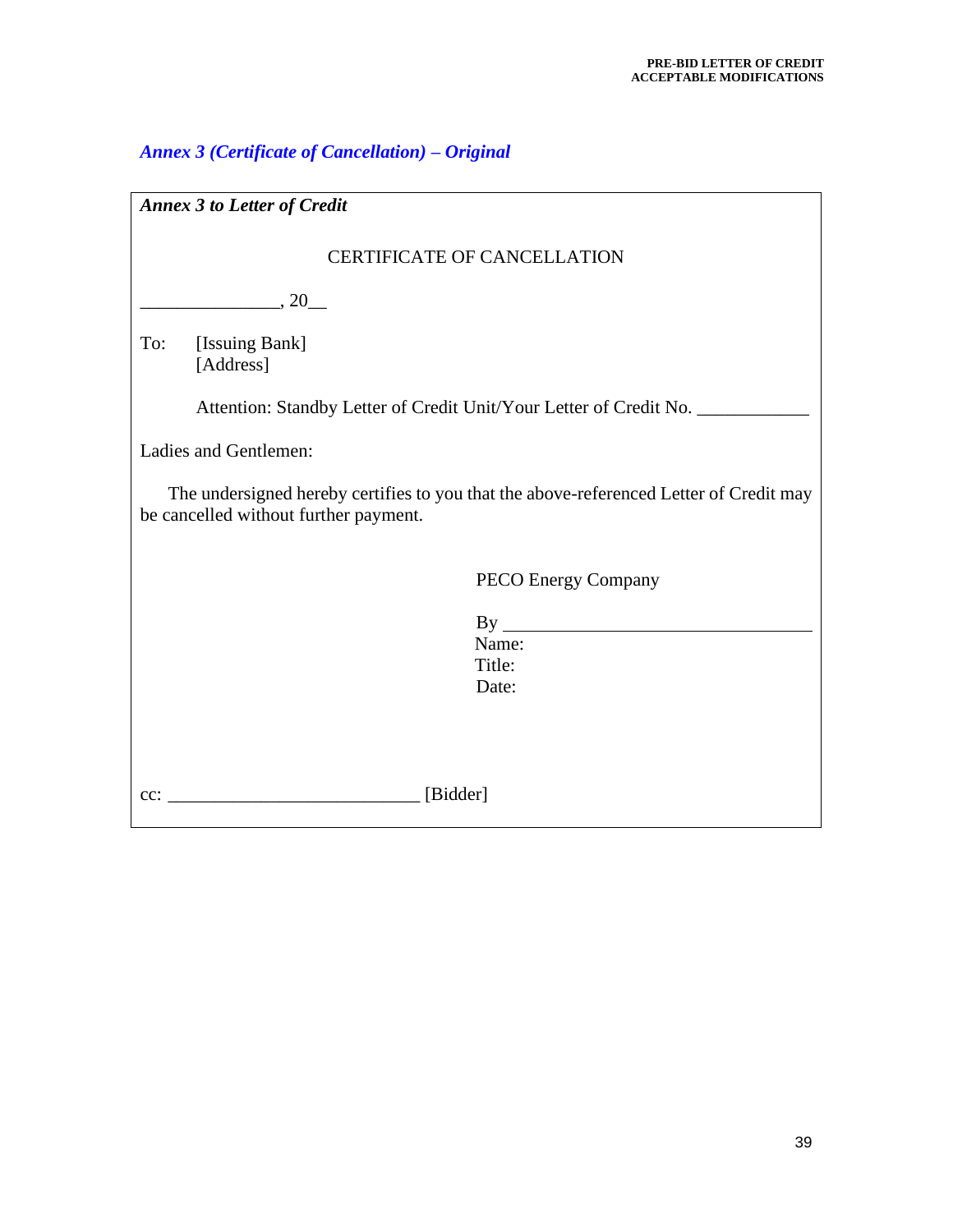*Acceptable Modifications to Annex 3* 

*A3.1 Annex 3 to Letter of Credit*

#### CERTIFICATE OF CANCELLATION

 $\frac{1}{20}$ , 20

To: [Issuing Bank] [Address]

Attention: Standby Letter of Credit Unit [Insert Alternate Department Name]/Your Letter of Credit No. \_\_\_\_\_\_\_\_\_\_\_\_

*This modification to change the name of the department is acceptable provided that the same change to the name of the department is also made in Annex 1.*

*A3.2 Annex 3 to Letter of Credit*

#### CERTIFICATE OF CANCELLATION

 $\frac{1}{20}$ , 20

To: [Issuing Bank] [Address]

Attention: Standby Letter of Credit Unit/Your Letter of Credit No. \_\_\_\_\_\_\_\_\_\_\_\_\_